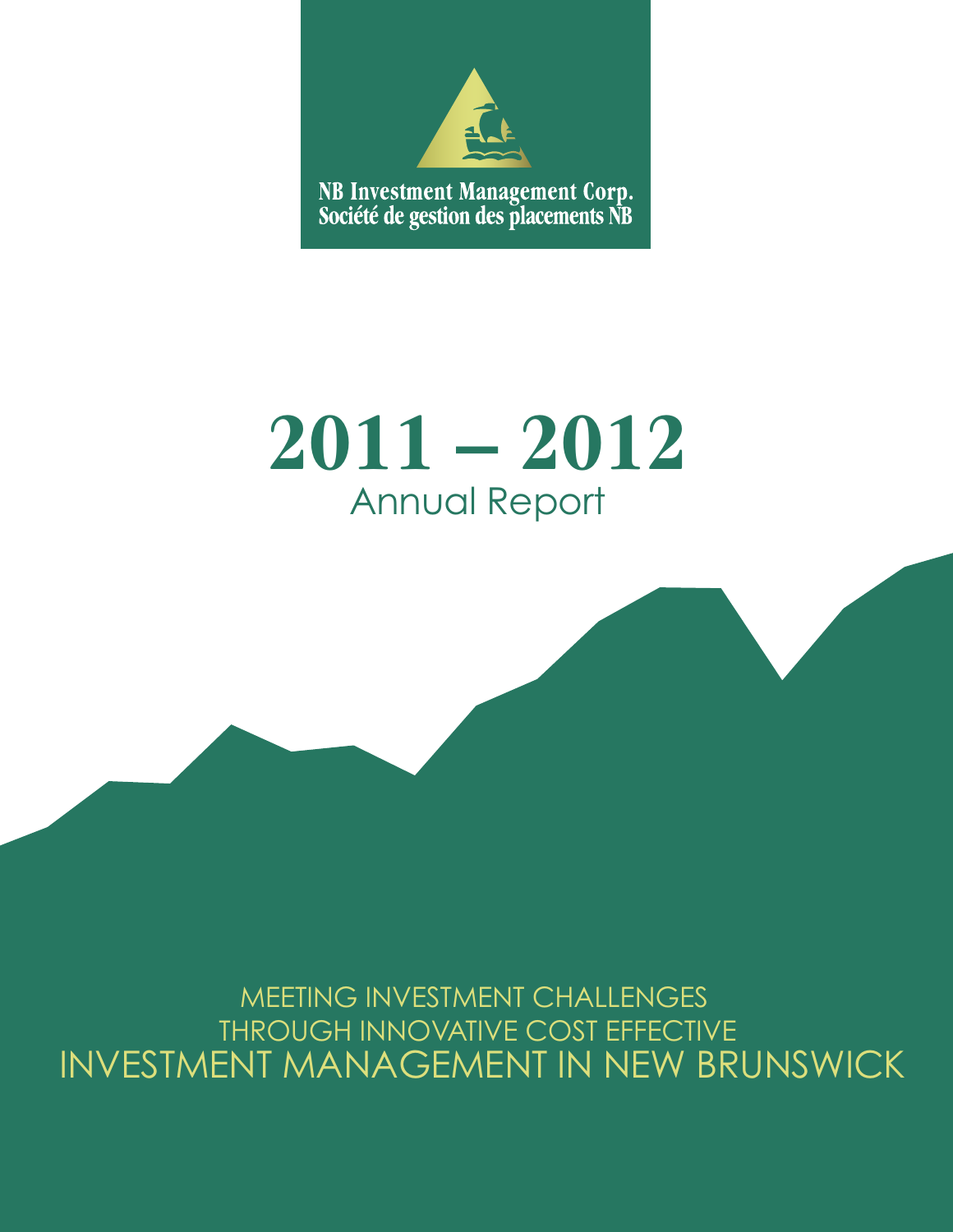### **BOARD OF DIRECTORS**

**Gilles Lepage** Chair of the Board

**Joel Attis** Vice-chair of the Board

**Elaine Albert** Director

**Earl Brewer** Director

**Marc-Antoine Chiasson** Director

**Jane Garbutt** Director (ex officio, non-voting)

**Gaston LeBlanc** Director

**Ronald B. Maloney** Director

**Darren Murphy** Director (ex officio)

**Cathy Rignanesi** Chair of Audit Committee Director

**John A. Sinclair** Director (ex officio)

**Richard C. Speight, Q.C.** Chair of Governance Committee Director

**Reno Thériault** Director

**Michael W. Walton** Chair of Human Resources & Compensation Committee Director

### **MEMBERS OF**





**CONTENTS**

Pension Investment Association of Canada Association canadienne des gestionnaires de caisses de retraite

### **CORPORATE OFFICERS**

**John A. Sinclair Jan Imeson, CA** President and Chief Executive Officer Chief Financial Officer Chief Investment Officer

**Inge Després** Corporate Secretary

### **CORPORATE LEADERSHIP TEAM**

**John A. Sinclair James Scott, CFA** President and Chief Executive Officer Vice-President Fixed Income Chief Investment Officer

**Dan Goguen, CA, FRM Jan Imeson, CA** Vice-President Private Markets Chief Financial Officer

Vice-President Finance and Administration

**Mark Holleran, CFA Andrea MacDonald, CHRP** Vice-President Equities Human Resources Coordinator

#### **New Brunswick Investment Management Corporation**

440 King Street York Tower, Suite 581 Fredericton, New Brunswick E3B 5H8 Canada

**Tel: (506) 444-5800 Fax: (506) 444-5025 Email: nbimc@nbimc.com Website: http://www.nbimc.com**

| <b>Management Discussion and Analysis12</b> |  |
|---------------------------------------------|--|
| Compensation Discussion and Analysis21      |  |
|                                             |  |
| Employee Activity in our Communities34      |  |
| Communications and Accountability34         |  |
| Public Interest Disclosure Act34            |  |
| Pension Fund Financial Statements 35        |  |
| Public Service Superannuation Fund38        |  |
|                                             |  |
| Judges' Superannuation Fund 40              |  |
|                                             |  |

**Corporate Profile.....................................................1**

*For a glossary of investment industry terms, please refer to* http://nbimc.com/en/publications/glossary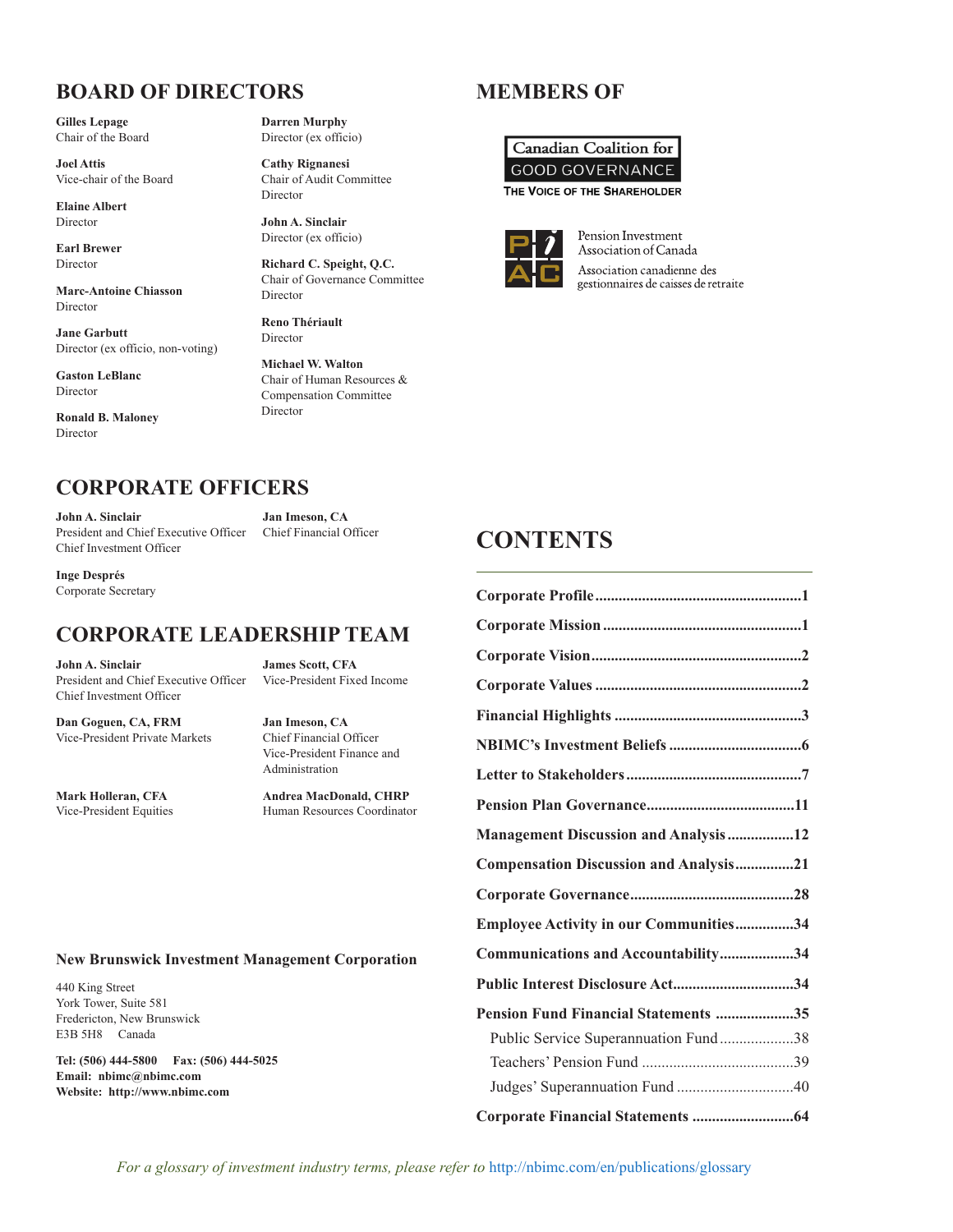### **Corporate Profile**

The New Brunswick Investment Management Corporation (NBIMC) is the trustee and investment manager for the pension assets of over 51,000 members of the Public Service, Teachers', and Judges' defined benefit pension plans. It was formed in 1996 under the New Brunswick Investment Management Corporation Act by the Province of New Brunswick.

The primary mission of NBIMC is to increase the long-term value of the pension funds it manages and to assist the plan sponsor in meeting the pension promise to its members.

To fulfill this mission NBIMC conducts the following activities:

- Acts as fund trustee.
- Develops the investment policy for each fund.
- Implements the investment policy for each fund.
- Adds value by generating high returns through active investment management net of organizational expenses.
- Manages risks associated with the investment of the pension assets.
- Provides administrative and support services such as accounting, performance measurement, and information technology.

Located in Fredericton, New Brunswick, NBIMC is the largest institutional investment manager in Atlantic Canada with assets under management of approximately \$9.4 billion at March 31, 2012.

### **Corporate Mission**

*To provide innovative, cost effective and prudent investment management services that address the investment challenges of New Brunswick based public sector funds.*

Key Goals:

- To advance governance, management and organizational effectiveness.
- To exceed client long-term investment objectives through prudent asset allocation and risk management strategies.
- To maintain, develop and attract a highly skilled and experienced team of investment management professionals.
- To strengthen and expand stakeholder communications and relationships.
- To support effective and efficient information technology solutions.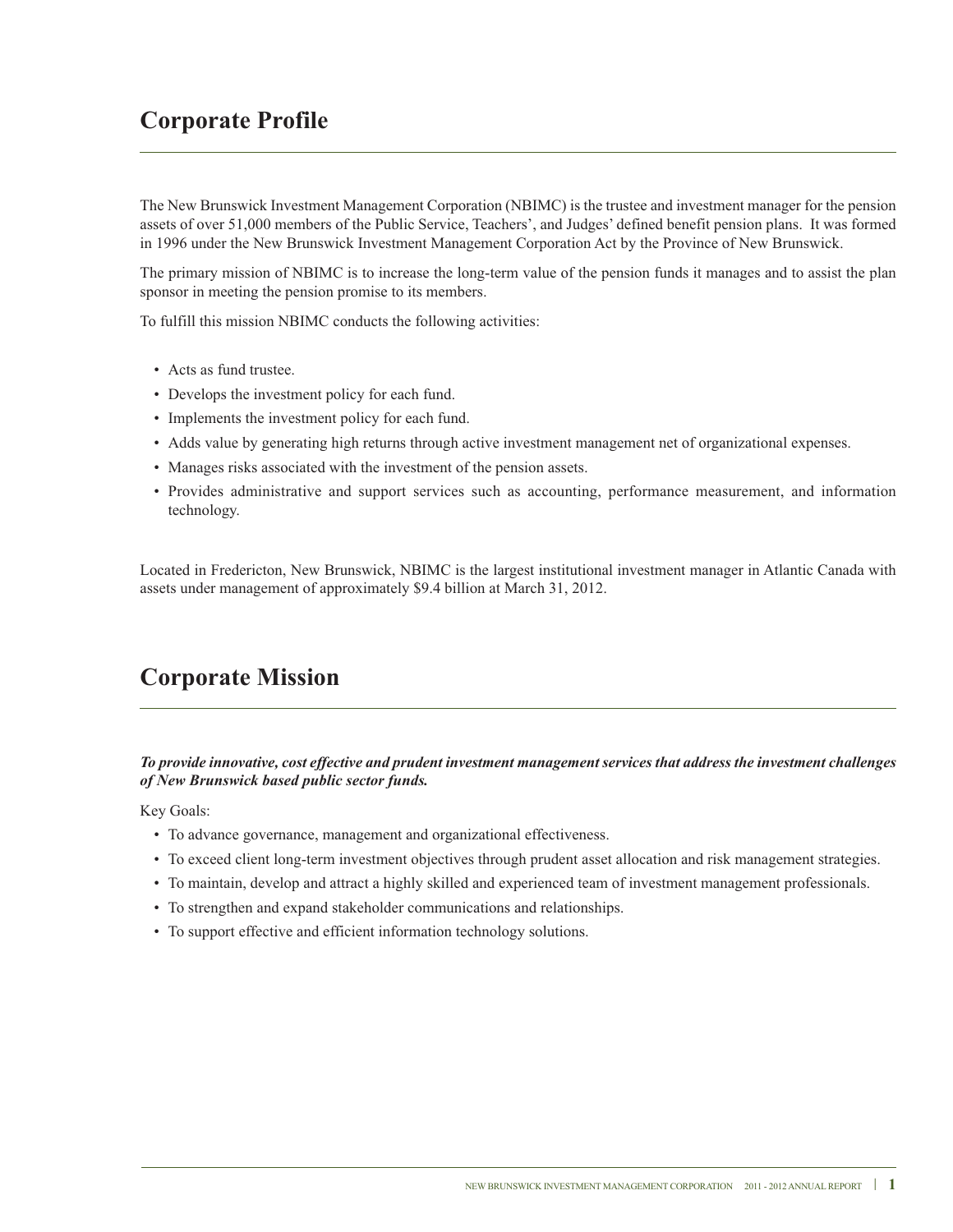### **Corporate Vision**

*New Brunswick Investment Management Corporation (NBIMC) is the provider of choice for investment management services to New Brunswick public sector investment funds.*

NBIMC is recognized as a user of "best practices" by clients and peers. The company is:

- Acknowledged as being able to exceed clients' long-term investment performance objectives.
- A provider of consistent value added for clients through a diverse range of multiple investment strategies.
- Recognized by stakeholders as having strong governance practices and a long-term strategic vision.
- Driven by a team of highly skilled investment management professionals working within a culture of innovation and risk management.
- Viewed as an employer of choice by both recent graduates and experienced investment management professionals.
- Seen as maintaining strong relationships and ongoing communication with key stakeholders.

### **Corporate Values**

**PRUDENCE** – we guide investment activity within appropriate policy guidelines focused on asset allocation and risk *management in accordance with client objectives.*

 $ACCOUNTABILITY - we act in the best interests of our clients and use the highest standard of financial reporting,$ *compliance, auditing and performance measurement.*

**TEAMWORK** – we develop and sustain a learning culture of engaged employees who share expertise, clear roles, *coordinated activity and working together to achieve our goals.*

*TRANSPARENCY – we produce clear and frequent communications to all stakeholders on operations, strategies and results.*

 $INTEGRITY$  – we ensure honesty in all corporate undertakings guided by a Code of Ethics and Business Conduct.

*INNOVATION – we encourage a diversity of innovative, well researched investment management strategies.*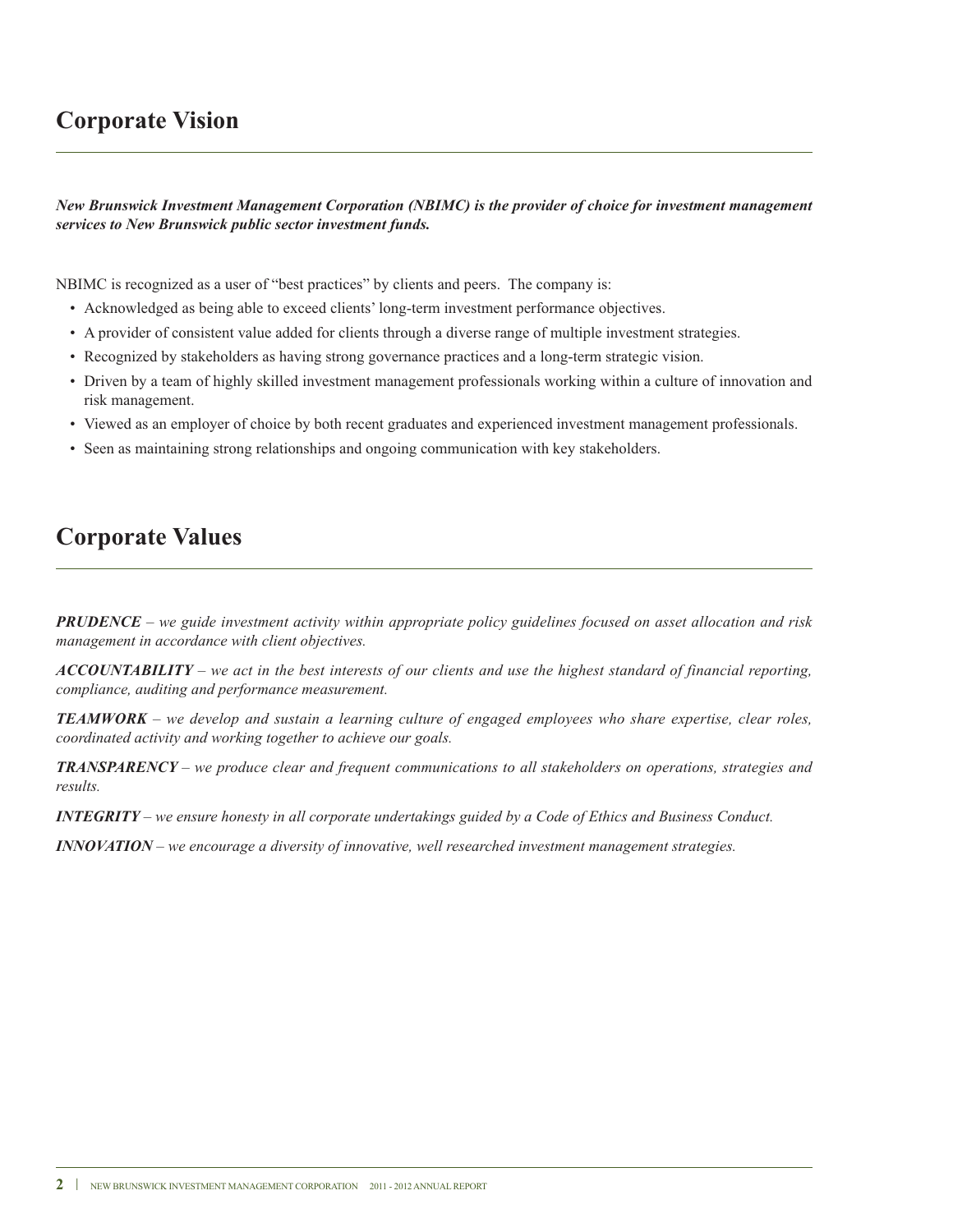## **PUBLIC SERVICE 2011-2012 Financial Highlights – as of March 31, 2012**



#### **INVESTMENTS BY PORTFOLIO**

As of March 31, 2012

|                                | 2012      | 2011      | 2010      |
|--------------------------------|-----------|-----------|-----------|
| <b>Fixed Income</b>            |           |           |           |
| Nominal Bonds                  | \$1,210.1 | \$1,409.5 | \$1,259.4 |
| Corporate Bonds                | 142.1     |           |           |
| <b>Short Term Assets</b>       | 78.0      | 95.2      | 75.0      |
|                                | 1,430.2   | 1,504.7   | 1,334.4   |
| <b>Public Equities</b>         |           |           |           |
| Canadian                       | 1,064.8   | 1,064.0   | 970.9     |
| US                             | 679.2     | 546.4     | 537.7     |
| International                  | 881.7     | 721.2     | 690.7     |
|                                | 2,625.6   | 2,331.7   | 2,199.3   |
| <b>Inflation Linked Assets</b> |           |           |           |
| <b>Real Return Bonds</b>       | 456.7     | 462.1     | 416.7     |
| Real Estate and                |           |           |           |
| Infrastucture                  | 371.1     | 261.3     | 234.0     |
| Commodities                    |           | (0.0)     | (0.0)     |
|                                | 827.9     | 723.4     | 650.7     |
| <b>Alternative Investments</b> |           |           |           |
| Absolute Return                | 181.6     | 325.6     | 296.2     |
| Private Equity                 | 150.7     | 145.0     | 107.0     |
|                                | 332.2     | 470.7     | 403.2     |
| <b>Total Investments</b>       | \$5,215.9 | \$5,030.4 | \$4,587.6 |



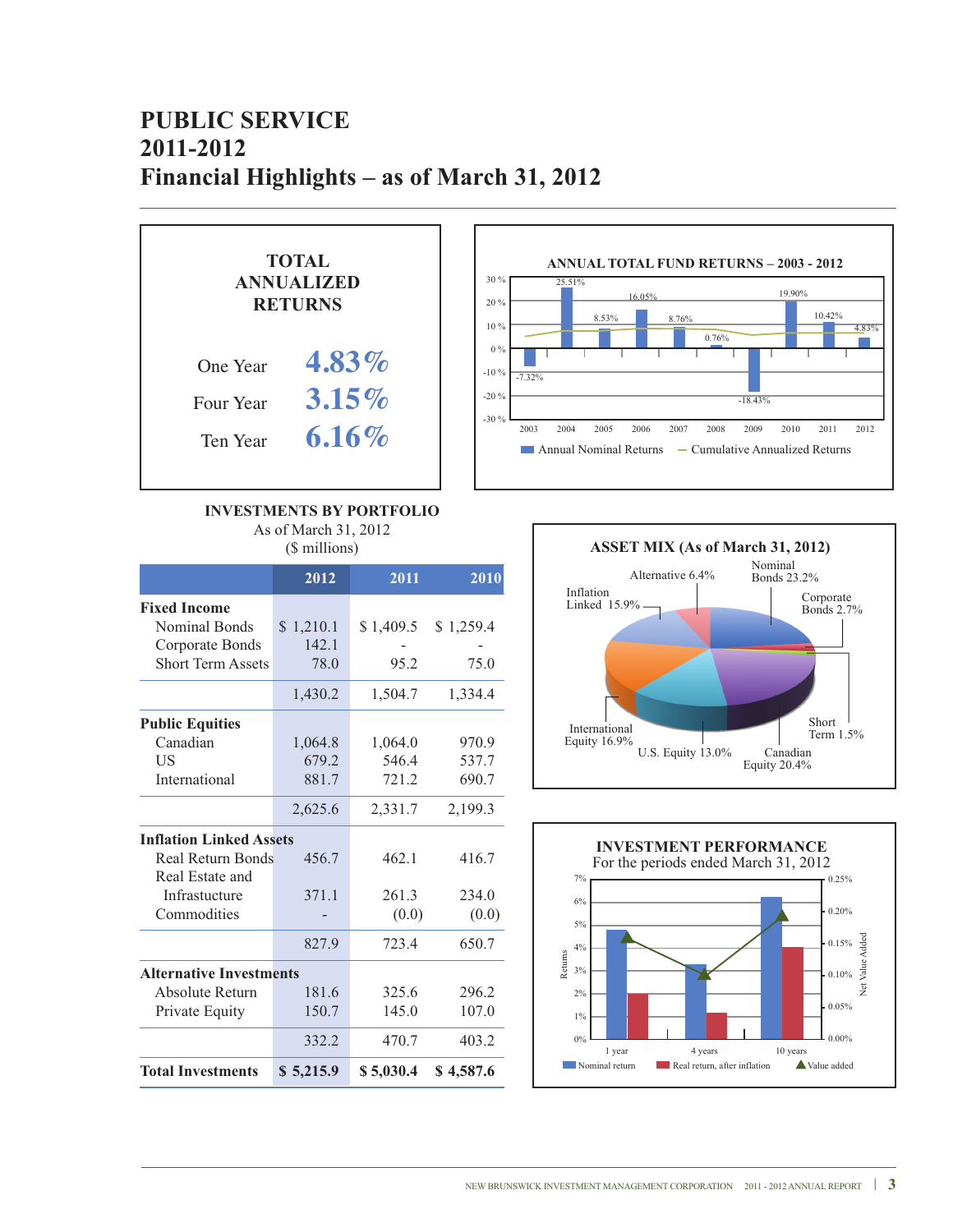### **TEACHERS' 2011-2012 Financial Highlights – as of March 31, 2012**





#### **INVESTMENTS BY PORTFOLIO** As of March 31, 2012

(\$ millions)

|                                | 2012                   | 2011      | 2010      |
|--------------------------------|------------------------|-----------|-----------|
| <b>Fixed Income</b>            |                        |           |           |
| Nominal Bonds                  | $\mathcal{S}$<br>985.0 | \$1,147.7 | \$1,037.3 |
| Corporate Bonds                | 113.2                  |           |           |
| <b>Short Term Assets</b>       | 61.8                   | 75.7      | 60.4      |
|                                | 1,160.0                | 1,223.4   | 1,097.7   |
| <b>Public Equities</b>         |                        |           |           |
| Canadian                       | 806.3                  | 810.1     | 747.7     |
| US                             | 523.1                  | 420.0     | 419.1     |
| International                  | 675.6                  | 551.3     | 535.4     |
|                                | 2,005.1                | 1,781.4   | 1,702.2   |
| <b>Inflation Linked Assets</b> |                        |           |           |
| Real Return Bonds              | 384.6                  | 389.7     | 355.5     |
| Real Estate and                |                        |           |           |
| Infrastucture                  | 337.2                  | 249.2     | 226.4     |
| Commodities                    |                        | 0.0       | 0.0       |
|                                | 721.7                  | 638.8     | 581.9     |
| <b>Alternative Investments</b> |                        |           |           |
| Absolute Return                | 144.6                  | 260.4     | 239.5     |
| Private Equity                 | 123.2                  | 118.8     | 88.7      |
|                                | 267.8                  | 379.1     | 328.2     |
| <b>Total Investments</b>       | \$4,154.5              | \$4,022.7 | \$3,710.0 |



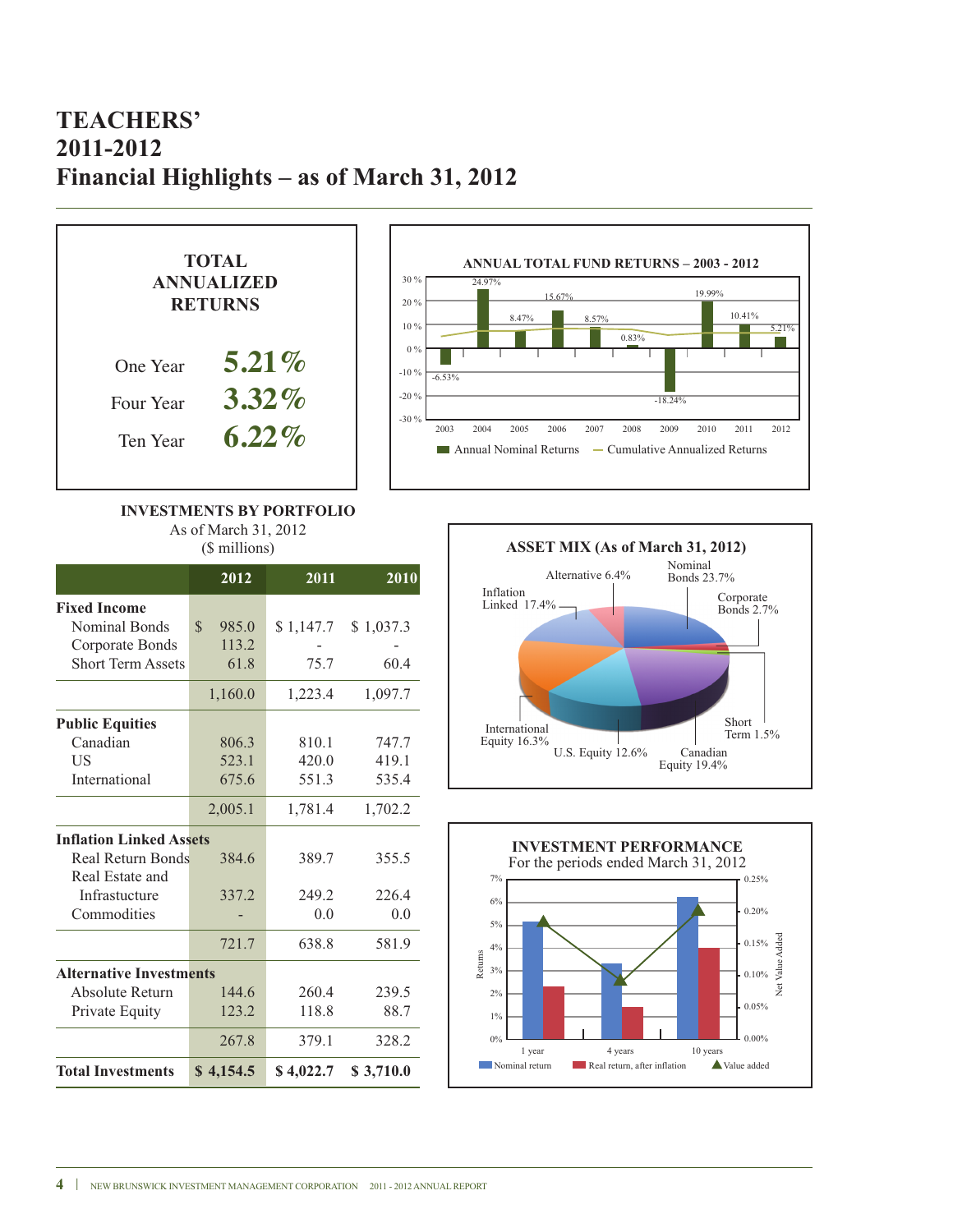## **JUDGES' 2011-2012 Financial Highlights – as of March 31, 2012**



**INVESTMENTS BY PORTFOLIO**

As of March 31, 2012

| (\$ millions) |  |
|---------------|--|
|---------------|--|

|                                | 2012                | 2011             | 2010  |
|--------------------------------|---------------------|------------------|-------|
| <b>Fixed Income</b>            |                     |                  |       |
| Nominal Bonds                  | \$<br>7.2           | \$<br>S<br>8.3   | 7.4   |
| Corporate Bonds                | 0.8                 |                  |       |
| <b>Short Term Assets</b>       | 0.5                 | 0.6              | 0.4   |
|                                | 8.5                 | 8.8              | 7.9   |
| <b>Public Equities</b>         |                     |                  |       |
| Canadian                       | 6.3                 | 6.2              | 5.8   |
| US                             | 4.0                 | 3.2              | 3.2   |
| International                  | 5.2                 | 4.2              | 4.1   |
|                                | 15.6                | 13.6             | 13.1  |
| <b>Inflation Linked Assets</b> |                     |                  |       |
| Real Return Bonds              | 2.7                 | 2.7              | 2.5   |
| Real Estate and                |                     |                  |       |
| Infrastucture                  | 2.2                 | 1.5              | 1.4   |
| Commodities                    |                     | (0.0)            | (0.0) |
|                                | 4.9                 | 4.2              | 3.9   |
| <b>Alternative Investments</b> |                     |                  |       |
| Absolute Return                | 1.1                 | 1.9              | 1.7   |
| Private Equity                 | 0.9                 | 0.9              | 0.7   |
|                                | 2.0                 | 2.8              | 2.4   |
| <b>Total Investments</b>       | $\mathbf S$<br>31.1 | \$<br>29.5<br>\$ | 27.3  |



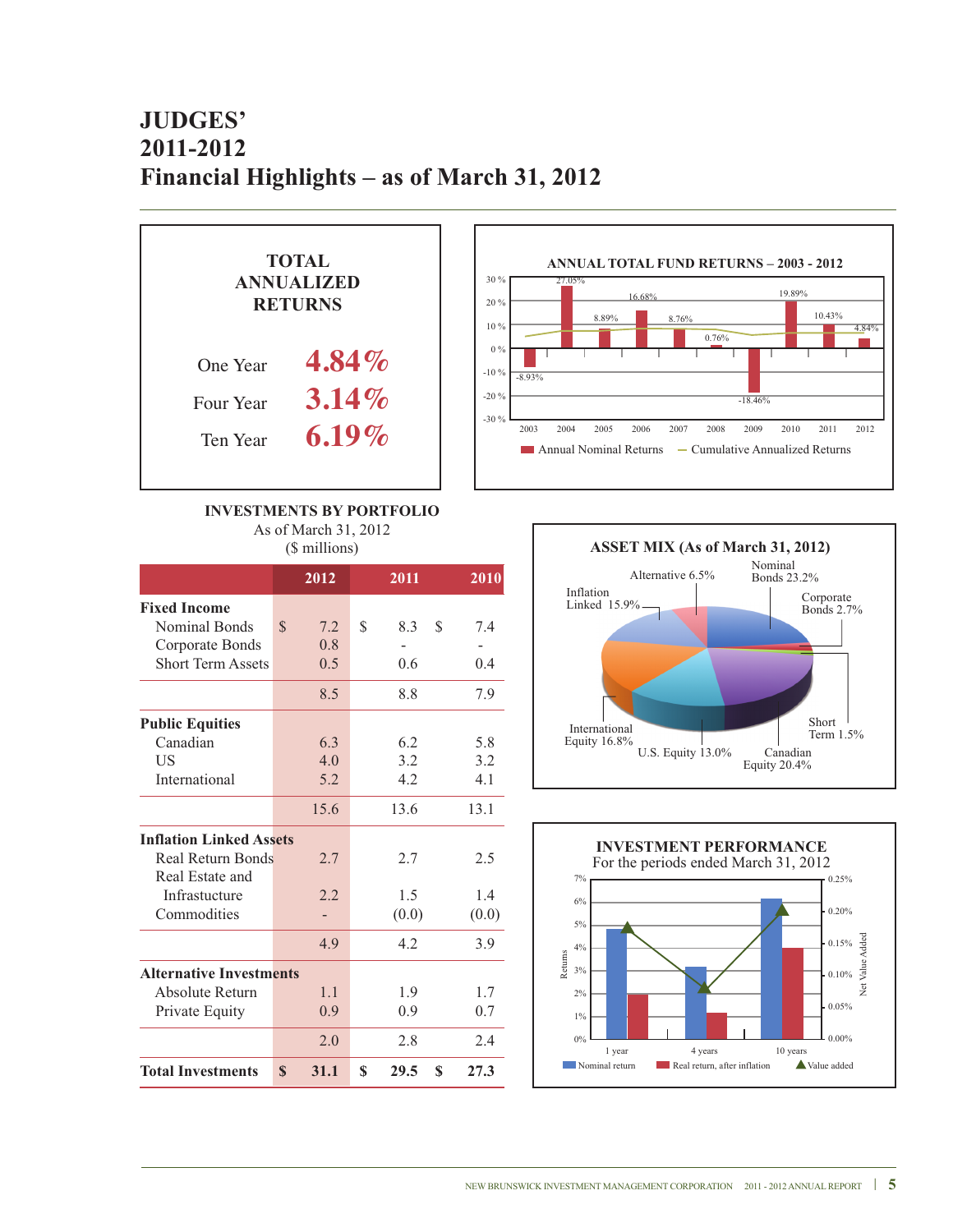### **NBIMC's Investment Beliefs**

NBIMC operates under a few basic investment beliefs, upon which we continually reflect when setting investment strategy. These beliefs are:

- 1. NBIMC is a relatively low risk asset manager when compared to its peers.
- 2.Real Return Bonds, because of their long-term inflation-linked characteristics, are considered to be an excellent match for pension liabilities.
- 3. New asset classes and strategies are introduced incrementally in order to progressively gain experience and to minimize transition costs.
- 4.The establishment of the appropriate asset mix for each of the funds under management is heavily influenced by both the actuarial profile and funding status of each plan.
- 5. NBIMC believes that market inefficiencies present opportunities to add value through active management.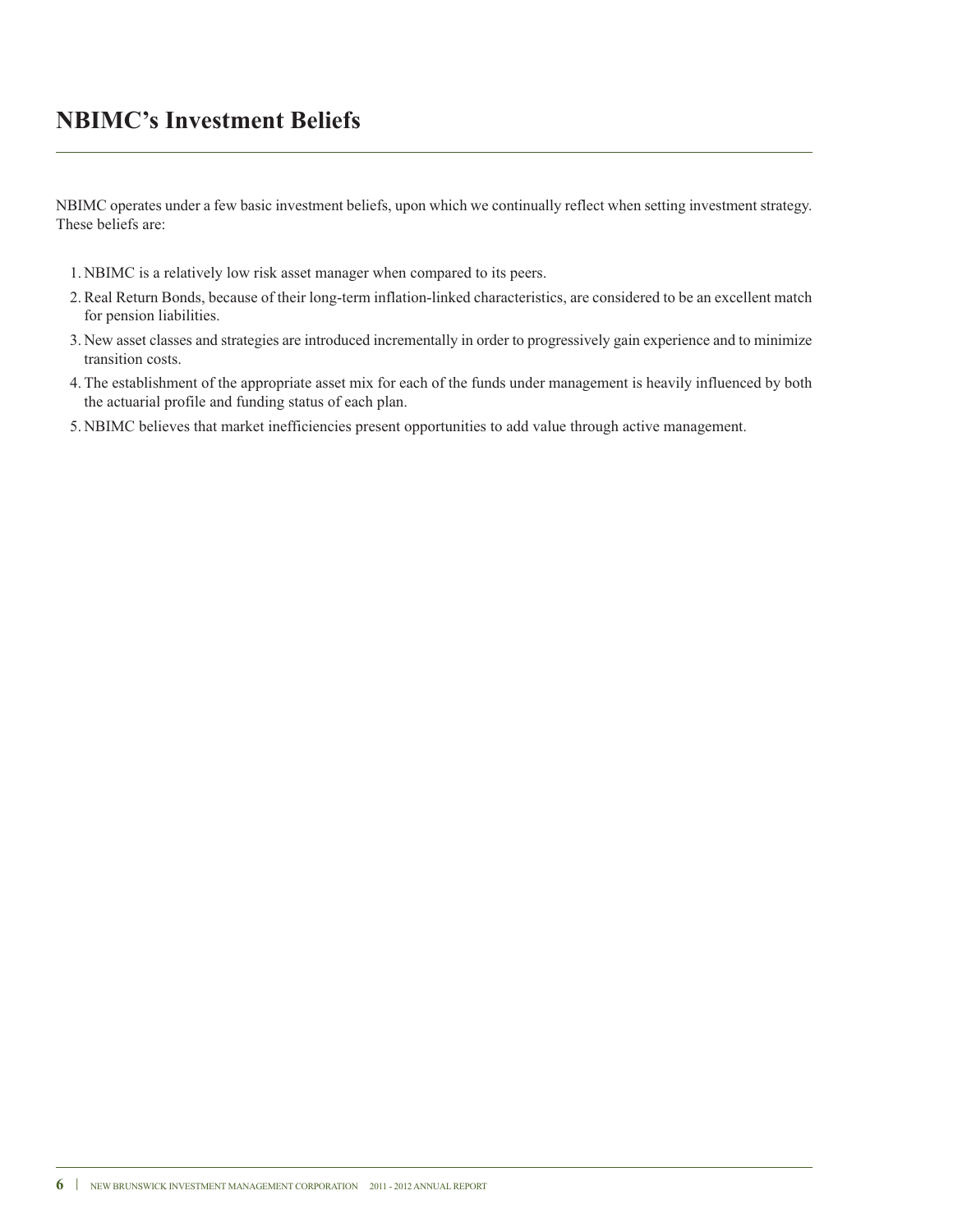### **Letter to Stakeholders**

On behalf of the Board of Directors and the staff of the New Brunswick Investment Management Corporation (NBIMC) we are pleased to present the following Fiscal 2011-2012 Annual Report.

The Corporation's investment program continues to perform well, producing a 5.00% overall annual return for the pension plans under our management during the fiscal year. The first half of the year was a very difficult investment environment due to increased sovereign debt concerns in Europe and anxiety from the continued slow rate of global economic growth. Our solid return, during a period in which many other pension portfolio managers struggled to just break even, can be directly attributed to the risk controlled long-term focus of our investment strategy.

Most importantly our annualized real investment returns (the return after adjusting for inflation) since NBIMC's inception remains above the return required as set out by the independent pension plan Actuary. These excess investment returns continue to help keep the pension plans on track with the Province's funding goals that were set out in the early 1990s.

### **Fiscal 2011-12**

Our investment portfolios continued to remain well positioned to take advantage of the relatively slow economic rebound that has occurred since the depths of the Fiscal 2008-09 financial markets crisis while at the same time providing protection against interim periods of increased volatility and market declines.

The fiscal year started out in a challenging environment as both the global economy and investor risk appetite was impacted by the tragic natural disaster in Japan, and the ongoing political upheaval in North Africa and the Middle East. These conditions worsened as Portugal was forced to ask their European Union partners for financial support, shortly followed by Greece requiring a second financial bail-out. Sovereign debt concerns culminated in early August as investors witnessed the U.S. governance dysfunction that occurred in trying to raise their debt ceiling followed by Standard & Poor's downgrading the debt rating of U.S. government backed securities. This downgrade not only impacted the sovereign debt market but also caused a very immediate risk adverse reaction by investors in most other financial markets.

Much like during the year prior, the overall mood changed in the fall of 2011 as governments focused on policies and programs to support their respective economies. The U.S. Federal Reserve Board began the process by starting a new financial asset purchasing program that continued to further reduce interest rate levels, while the European Central Bank and European Union introduced a number of measures that were finally perceived as being supportive in dealing with their respective sovereign debt troubles. These measures in combination with continued strong corporate earnings reports provided significant support to riskier financial assets such as the equity markets through the remainder of our fiscal year.

As noted earlier, our overall gross nominal rate of return for the year ending March 31, 2012 was 5.00% while our longterm annualized return since NBIMC's inception in 1996 is now at 6.64%. Most importantly our annualized real return (after adjusting for inflation) since inception is now 4.56%. This real return is now 0.56% per annum above the long-term 4% real return requirement that the pension funds' independent Actuary has continued to believe to be necessary to fund the pension plans under our management. We are very pleased that our relatively low risk investment approach continues to consistently meet the long-term funding goals of the pension plan sponsor while also attempting to minimize the exposure to the potential of large negative and positive swings from financial markets volatility in any one period.

Net assets under management increased to an all time high of \$9.415 billion from \$9.096 billion in the prior year. This increase in assets resulted from \$433 million in net investment earnings, \$160 million in special funding payments from the plans'sponsor, and net pension payouts of \$274 million. Management successfully added approximately \$27.8 million of investment earnings through active portfolio management activities versus their benchmarks, which provided the funds with approximately \$15.5 million in additional net earnings after covering the \$12.3 million in NBIMC's operating costs and the costs of third party service providers.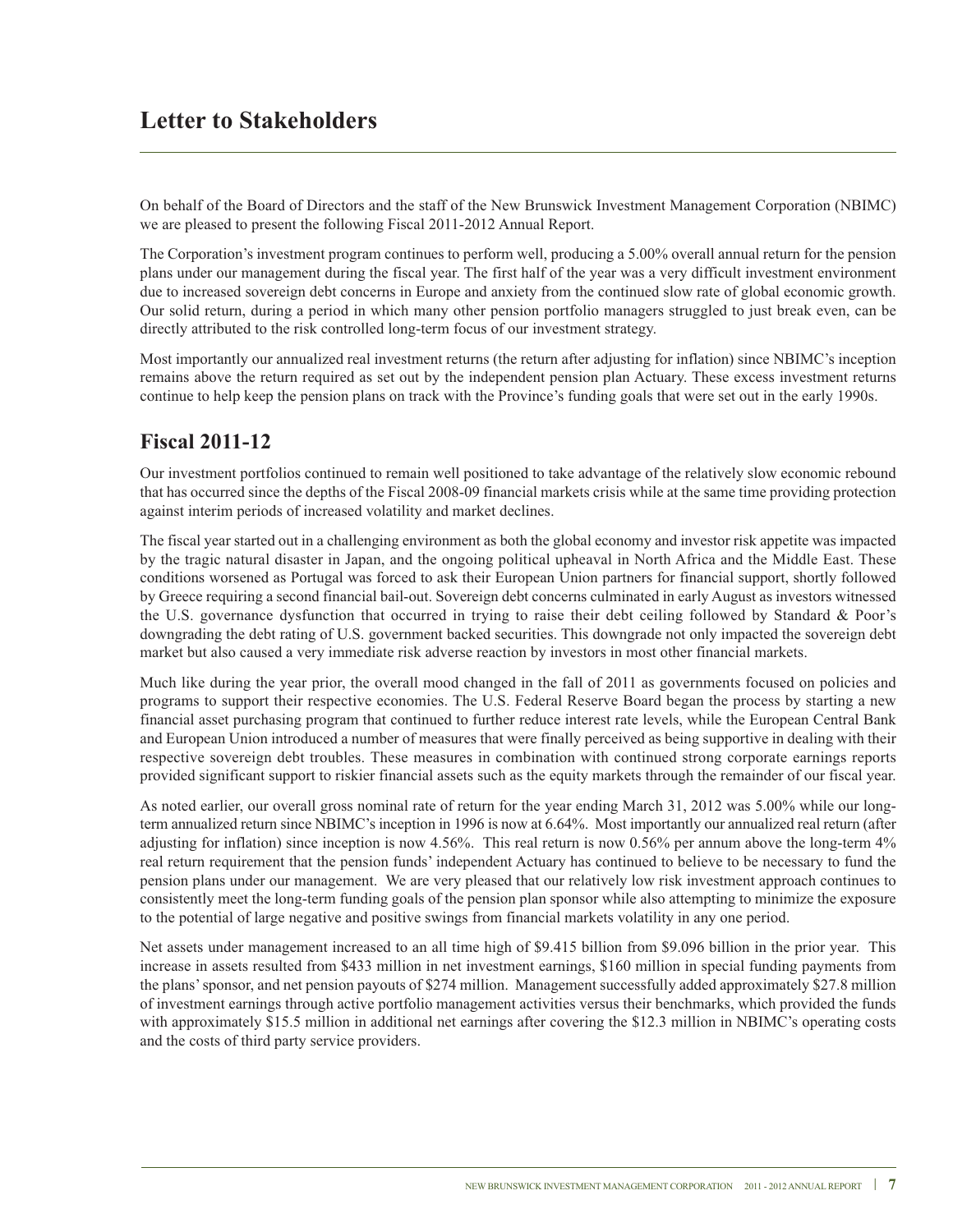While not a primary consideration, our long-term investment returns on a risk adjusted basis continue to be very respectable versus peer pension portfolio managers. Our investment strategy has been especially justified in periods of weaker public equity returns and higher financial markets volatility such as we witnessed over the past fiscal year.

We also continue to have ample liquidity within our investment portfolios to fund pensioner payment obligations. Fiscal 2011-12 net payment obligations of \$114 million against a total portfolio asset value of \$9.415 billion illustrates our ability to make pension payments well into the future.

### **Important Accomplishments**

NBIMC achieved a number of important accomplishments during the year:

- As noted above, our long-term investment performance continues to exceed the actuarial real return target requirement for the pension plans under our management.
- Management continues to add relative value added returns, after covering all expenses, for the portfolios through active investment management activities.
- We concluded a full Asset Liability study for the Public Service Superannuation Plan (PSSA) based on an actuarial review received in early 2011. Investment Policy changes were approved by the Board to continue to provide the longterm investment returns required in a risk controlled fashion. Based on this work the Board of Directors also approved similar pro-rata changes to the Investment Policies for the Teachers' and Judges' Funds as well.
- Management developed and implemented new fixed income credit, Canadian publicly-traded real estate, and global low volatility publicly traded equity portfolios.
- Our biennial Workplace Environment Survey resulted in the highest overall satisfaction rate received by the Corporation to date and was based on a 100% participation rate by our employees.
- The Board of Directors approved a revised 2011-2016 Human Resources Strategic Plan.
- NBIMC conducted a number of stakeholder interactions with respect to the Government's structural review process and their Pension Task Force.
- The Board of Directors completed their biennial self-assessment process and subsequently developed a series of governance improvement objectives.
- Management designed and implemented an internal securities lending program that reduces counterparty risk and leads to additional cost efficiencies.
- In coordination with our Internal Auditor, we completed a review of the effectiveness of our various internal management committees, a best practices review on both compensation policies and practices, a review of our information technology program against the *Control Objectives for Information Technology* risk management framework, and completed an audit of our investment compliance and reporting processes.
- We continued to expand our direct private markets investment activity on both a local and global basis.
- In coordination with the Office of the Auditor General, we provided a follow up report with respect to their 2006 Governance, and 2008 Investment Performance and Cost Analysis audit recommendations.

Further details on NBIMC's mandate, activities and results are contained throughout later sections of this Annual Report.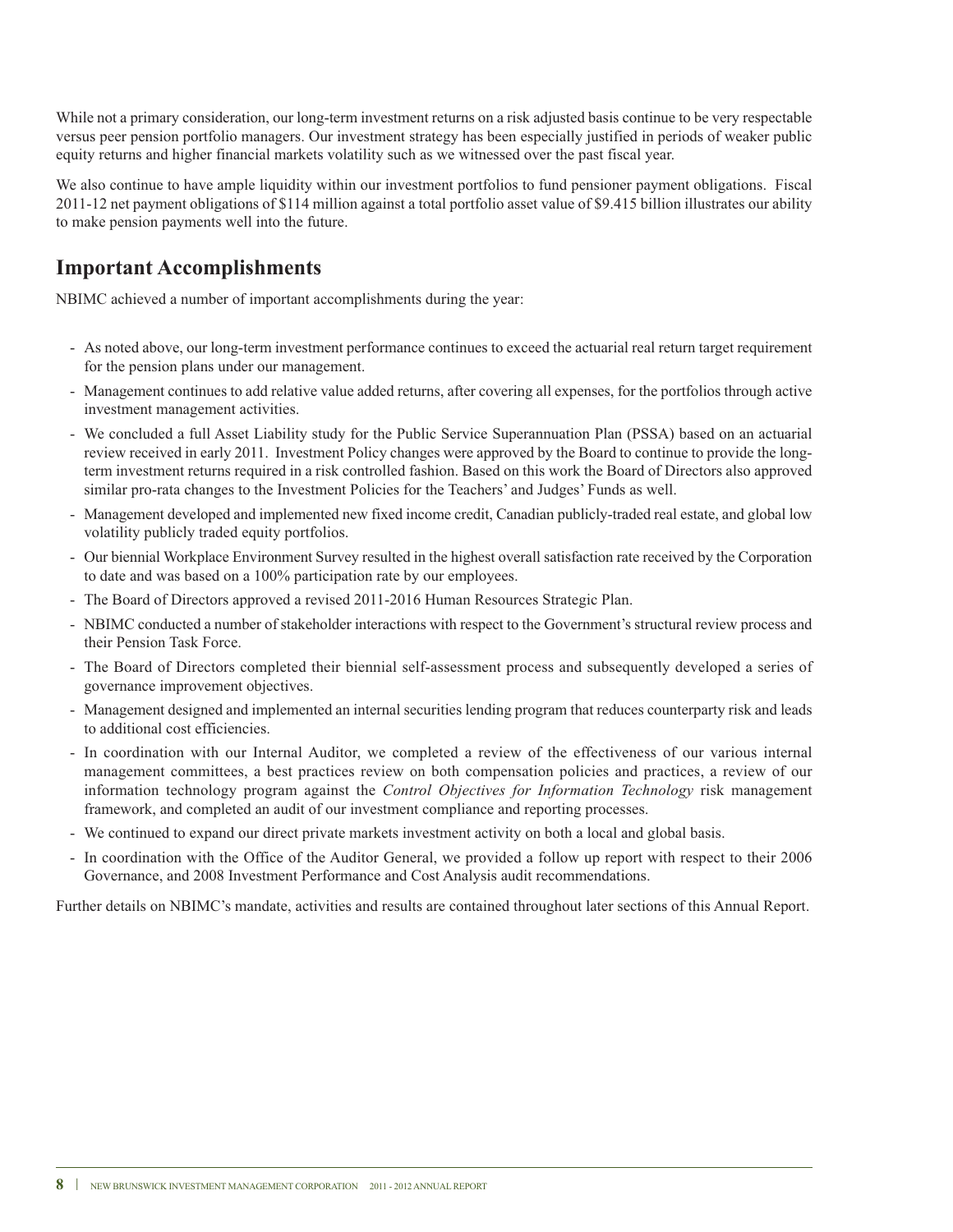### **The NBIMC Advantage**

A global debate continues in regards to the sustainability of Defined Benefit Pension Plans while the Government of New Brunswick is currently awaiting a report from their Pension Task Force that may impact the pension plans whose assets we manage.

Irrespective of the outcome of these initiatives we feel that a dedicated investment manager such as NBIMC brings a number of benefits to the management of pension or other fiduciary based assets as follows:

- NBIMC provides a well structured, independent and transparent fiduciary based governance process.
- We create specific investment programs that are focused on providing dependable future retirement income for each pension plan and stability in employer and employee contributions.
- Our corporate goals and objectives are directly aligned with the best interests of the pension plan stakeholders.
- We provide a strong level of oversight through our Enterprise Risk Management Framework and asset safekeeping capabilities.
- The Funds receive cost effective access to professional fund management services gained through the economies of scale realized by pooling member plan assets. The majority of our lower investment management fees are also deployed at home in New Brunswick versus other international jurisdictions.

We expect that these advantages will continue to help keep the pension plans under our management on track in fulfilling their goals into the future.

### **Outlook**

For the third straight year we can reiterate that we continue to witness a general improvement in financial markets performance. This is primarily due to the continued action of the world's governments and central banks to provide very cheap liquidity and to some extent more limited economic stimulus. However while economic conditions have improved, high unemployment levels and a weak housing market in the United States continue to negatively affect market sentiment. A significant increase in sovereign debt concerns has also impacted financial markets throughout this past year. The tradeoff between the need to improve many sovereign fiscal situations without impacting economic growth have many investors concerned for the future.

While these concerns need to be monitored closely, economic growth does continue to slowly recover in most regions. Corporate earnings, while slowing are also still quite robust and consumers in emerging economies continue to contribute to a global rebound. We will continue to monitor these situations closely during the year ahead.

Once again this year we are also in the process of reviewing recently received updated actuarial reports for the two larger plans under our management and we understand that a report from the Province's Pension Task Force is expected during the upcoming fiscal year. NBIMC therefore expects to conduct a full Investment Policy review during the upcoming fiscal year based on the information received from these two sources. This type of analysis will continue to ensure that we can prudently meet each plan's long-term actuarial return goals in a risk controlled fashion.

### **Appreciation of Dedicated Service**

We would like to recognize our Board for their efforts and support to the Corporation during the year. Service on the Board continues to be a major responsibility and a significant commitment which is greatly appreciated.

Ms. Jane Garbutt, Deputy Minister of Finance, joined our Board of Directors in an ex-officio capacity in December 2011. She replaced Mr. Michael Ferguson who left the New Brunswick Government to become the Auditor General of Canada. While Mr. Ferguson only served on our Board for a relatively short period he had made a large contribution to NBIMC, starting with a 2006 Governance Review he conducted in a prior role as New Brunswick's Auditor General. We would like thank him for his input and wish him well with his new challenges.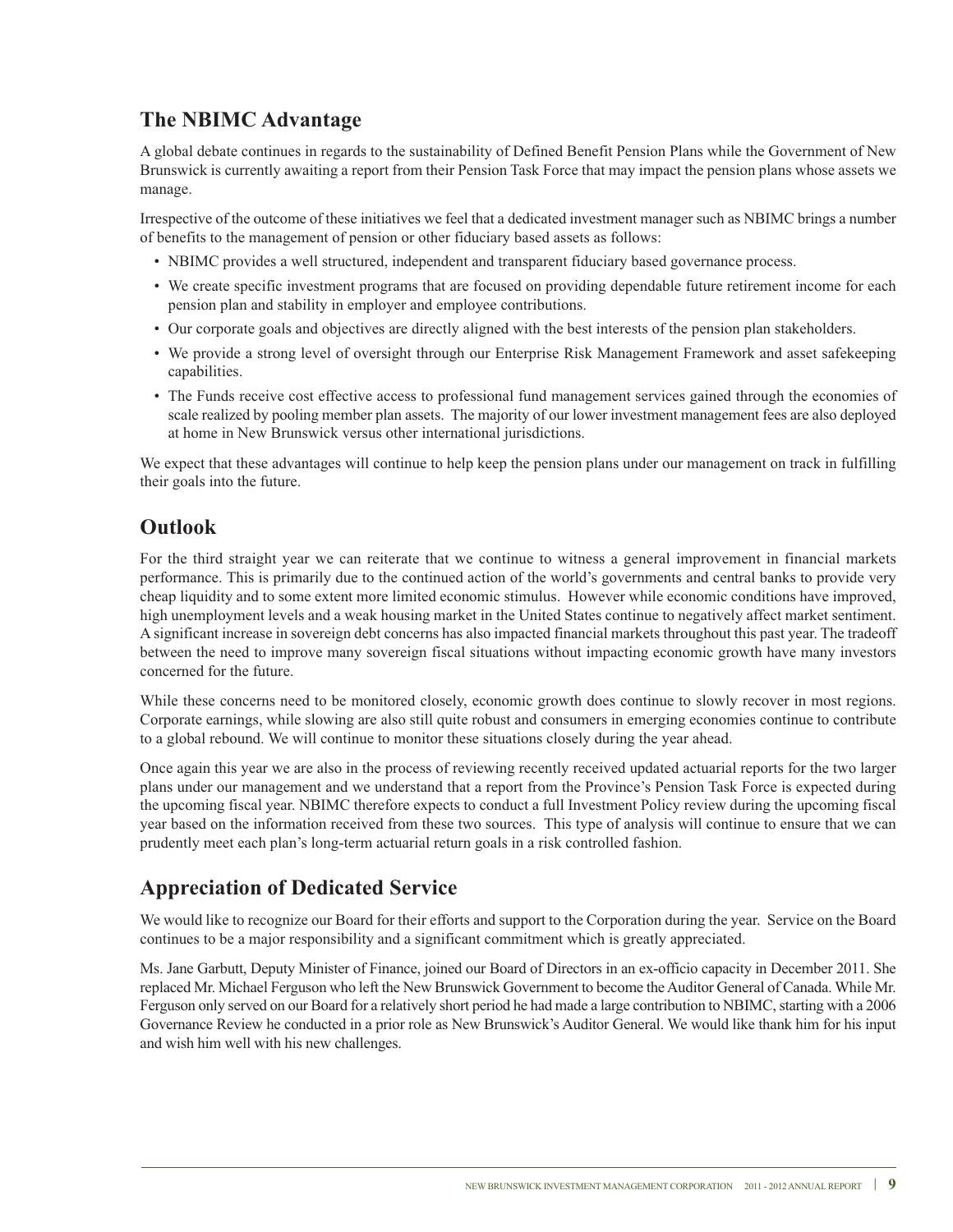On behalf of the Board we also wish to thank our team of professionals at NBIMC for their continued diligence and hard work in continuing to meet the goals of our clients. We are very pleased that the management team continues to provide long-term investment returns in excess of both actuarial funding requirements and policy benchmarks in an ongoing difficult economic and market environment.

Finally and consistent with our past annual letters, we remain confident that we have the strategy, people and processes in place that can continue to meet the long-term goals of our stakeholders.

Sincerely,

Gilles Lepage / V John A. Sinclair

May, 2012 Fredericton, New Brunswick

Chairperson President and Chief Executive Officer Chief Investment Officer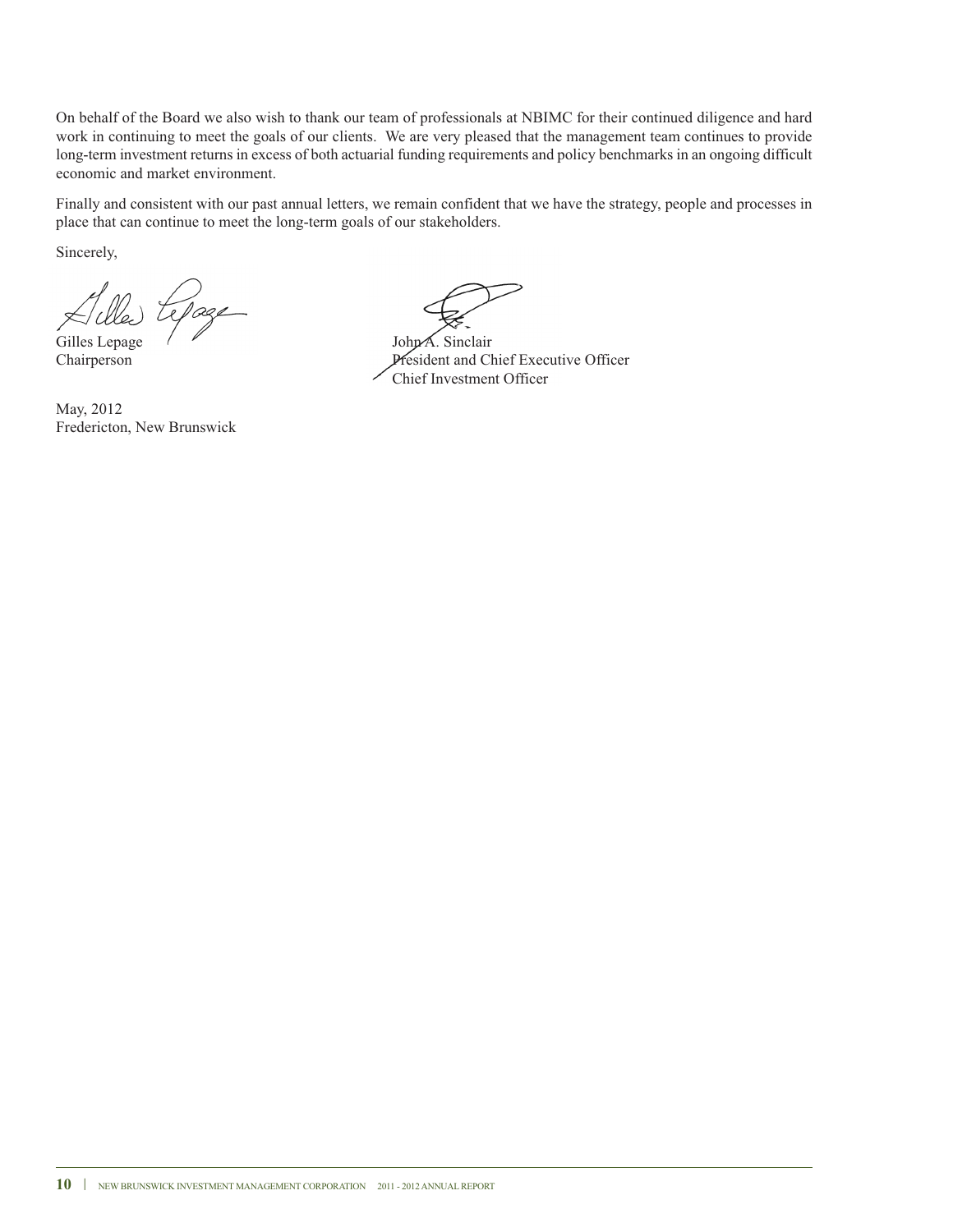### **Pension Plan Governance**

The Province of New Brunswick is the **Plan Sponsor** for three legislated pension plans:

- New Brunswick Public Service Superannuation Act;
- New Brunswick Teachers' Pension Act; and
- Provincial Court Judges' Pension Act.

The Plan Sponsor is responsible for pension plan design, which includes setting the levels of contribution and benefits, and benefit administration. The Minister of Finance, as Chair of the Board of Management, is the Plan Governor and Plan Administrator.

The day to day administration of these pension plans is assigned to the Pensions and Employee Benefits branch of the Office of Human Resources (OHR) for the Province. OHR is responsible for collection of employee contributions, payment of benefits in accordance with the plan provisions and assisting plan members in understanding their pension entitlements.

Each of the pension plans undergoes a periodic actuarial valuation under the direction of an **Actuarial Valuation Committee**. This Committee is made up of senior level public servants from the Department of Finance, Office of Human Resources and the Office of the Comptroller who are supported by a professionally accredited Actuary.

An Actuary is an expert in the mathematics of finance, statistics and risk theory. The **Independent Actuary** is engaged to provide an actuarial valuation of the pension plan on a going-concern basis (i.e. assumes the plan continues to operate normally) and on a solvency basis (i.e. the plan is assumed to be wound up on the valuation date) in accordance with the standards set by the Canadian Institute of Actuaries. The Actuary obtains current membership data and asset mix information and considers the specific benefits available and contributions required under the plan legislation. The actuarial process involves setting informed assumptions relating to interest rates, inflation, salary increases and longevity. The valuation process determines the long-term funding requirements for each pension plan.

**NBIMC** is a Crown corporation established under the *New Brunswick Investment Management Corporation Act* (the "NBIMC Act") of 1994. NBIMC is primarily responsible for acting as investment manager and trustee for the pension fund assets of these three public sector pension plans.

As trustee of the funds under management, NBIMC is responsible for development of an investment policy that meets the Actuary's required long-term rate of return and implementing the investment policy within a risk-controlled framework.

NBIMC uses the specific pension plan cash flow data provided by the Actuary as well as long-term market expectation assumptions to model the risks and returns of potential investment strategies. Assumptions as to economic factors, geopolitical risks and demographic trends are also considered. From this work, NBIMC develops recommendations for an asset mix which are reviewed with the Board of Directors. The Board decides on the appropriate asset mix and delegates to management its implementation.

NBIMC also receives the employers' and employees' pension contributions collected by OHR and deploys them according to the Investment Policy established by the Board. NBIMC also transfers sufficient funds to OHR to fund the pension benefit payment requirements.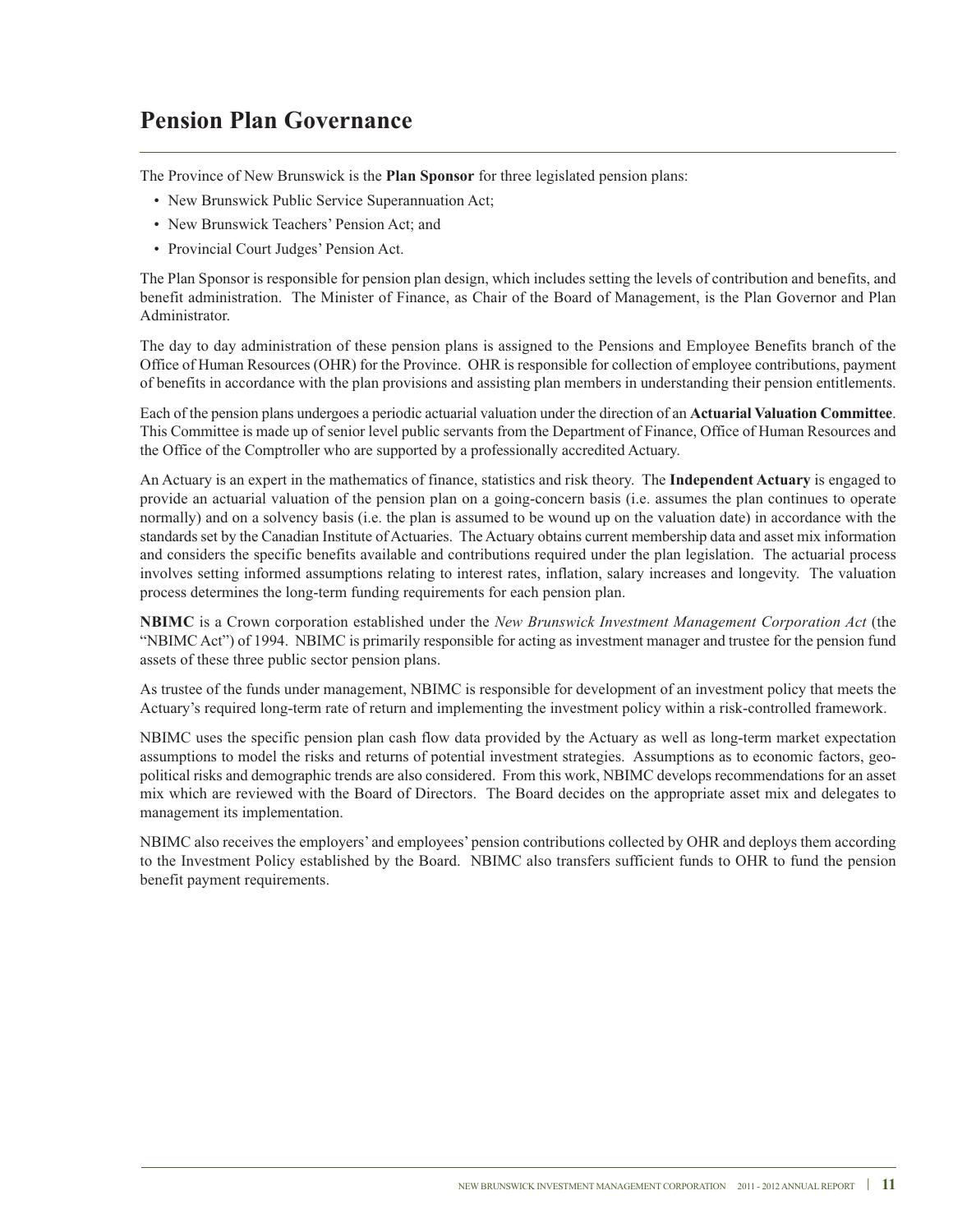### **Management's Discussion & Analysis**

Management's Discussion & Analysis (MD&A) is provided to enable the reader to interpret the material trends, the results and the financial condition of the pension funds. Key elements of the pension funds' annual financial statements are explained and this MD&A should be read in conjunction with these annual financial statements and related notes.

*As well, this MD&A may contain forward-looking statements reflecting management's objectives, outlook and expectations which involve risks and uncertainties. Forward-looking statements are usually preceded by words such as "believe",* "expect", "may", "could", "intend", "continue" and "estimate". We caution readers not to place undue reliance on these statements as a number of important factors could cause our actual results to differ materially from the expectations *expressed in such forward-looking statements.*

### **Asset Mix**

The development of the asset mix for each fund is highly dependent on the actuarial liability profile of each underlying pension plan. The respective asset mix is designed to provide annualized long-term returns that will exceed the actuarial return requirement for each plan, with the least amount of risk.

During the year, NBIMC had received an actuarial valuation for each of the Public Service Superannuation Plan, the Teachers' Pension Plan and the Judges' Superannuation Plan as at April 1, 2010 from which management conducted a thorough asset liability analysis based on the updated liability characteristics and funding position of Public Service Superannuation Plan. This review concluded that the asset mix and Investment Policy for each Fund needed to be adjusted in order to continue to realize the required actuarial returns that will be needed to continue to help keep each plan on track with the Plan Sponsor's funding goals.

The resulting asset mix changes can be summarized as follows:

- A reduction in the asset class weights of the short-term and absolute strategy portfolios due to expected low interest rates from a continuation of very accommodating central bank monetary policies.
- A reduction in the nominal bond weight due to the low absolute level of current bond yields.
- The creation of a new corporate credit fixed income portfolio to take advantage of the higher yields that are available from exposure to corporate credit risk and to take advantage of a slightly lower duration in the current low yield environment.
- The creation of a new Canadian public real estate portfolio to take advantage of their attractive annual yield characteristics and to provide additional portfolio diversification.
- The creation of new U.S. and international low volatility public equity portfolios to take advantage of the expected additional long-term equity risk premium but with expected lower annual return volatility.

The Board of Directors approved these recommendations and detailed copies of the related Investment Policy Statements are available from the governance section of our website (www.nbimc.com).

As has been mentioned in an earlier section, we have recently received an updated actuarial valuation for both the Public Service and the Teachers' plans as at April 2011. We have begun our asset liability analysis process to determine if any asset mix changes are now warranted in light of these revised liability profiles and current long-term financial markets conditions.

### **Investment Performance**

The two main objectives, in terms of investment performance that NBIMC focuses on are the actuarial return requirements of each pension fund and in adding value through active management strategies.

The first objective is in regards to both the nominal and real return of the funds compared to the actuarial return assumption that has been determined necessary to appropriately fund each pension plan. Our overall nominal return of 5.00% and real return of 2.09% for the fiscal year was below our nominal and real return actuarial hurdles for the year but more importantly remained above their respective actuarial targets over the long term. These returns were also very respectable considering the volatility experienced during the year and versus the returns experienced by other pension fund managers.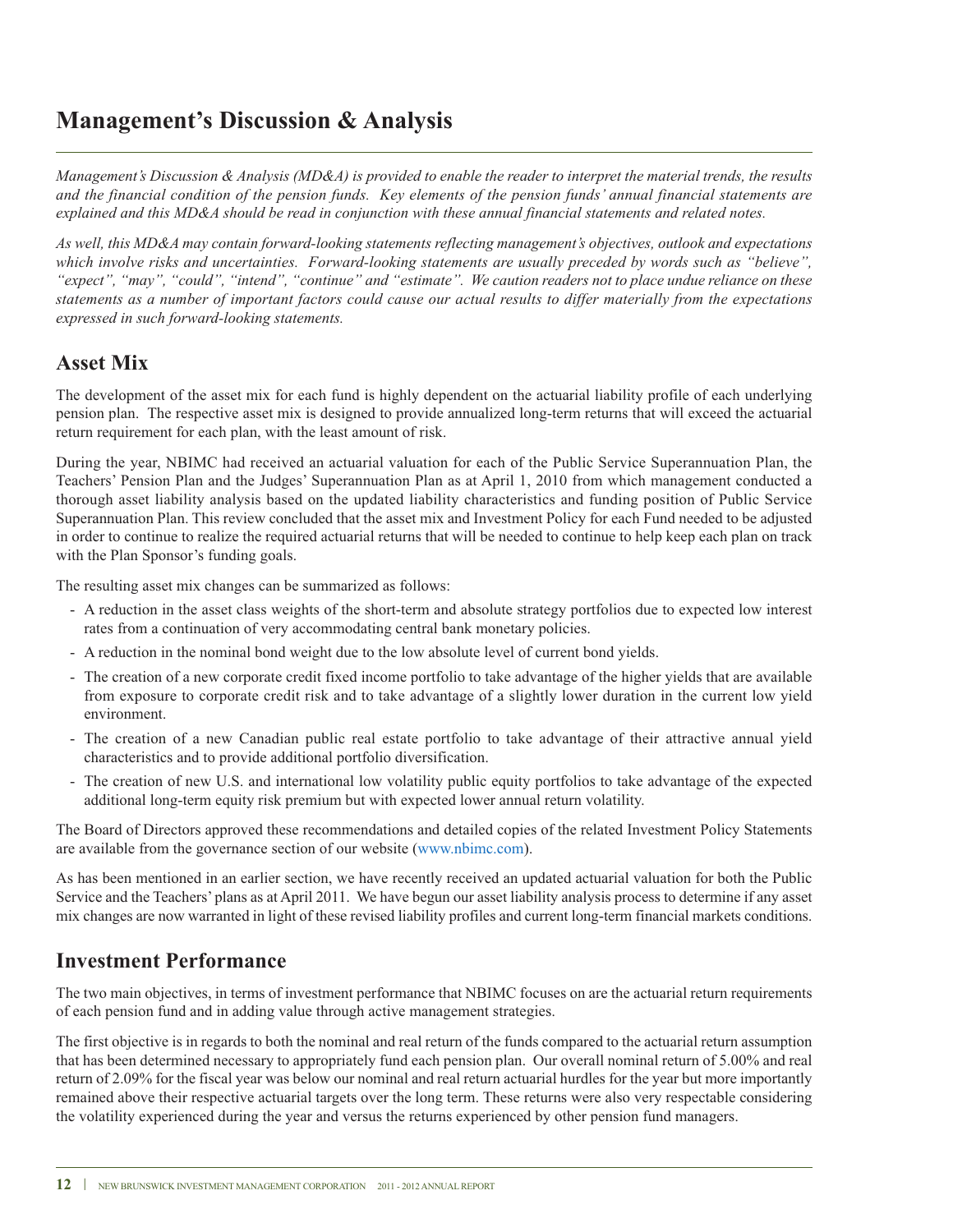The majority of our investment performance during the year came about from the strong performance in our fixed income portfolios as both nominal and real return bonds provided strong gains during the year. Central bank purchasing activities during the year continued to drive bond yields in both asset classes to historic lows, significantly increasing security prices in both portfolios. The U.S. public equity market also provided solid returns as corporate revenues and earnings continued a strong growth trend. Real estate and infrastructure portfolio returns were positive thanks to their steady yield characteristics and the strong investor demand for these types of assets in the current low yield environment. Finally our private equity portfolio realized strong gains through an increase in the sales of portfolio companies and business growth similar to that witnessed in public market companies.

A good example of this private equity trend was the very successful sale of our investment in Q1 Labs during the year from our NBIMC New Brunswick and Atlantic Canada Opportunities Equity Fund. We were one of the two original investors in this company back in 2003 as it emerged from an early commercialization stage after being developed at the University of New Brunswick. NBIMC remained a strong financial supporter of the company as it continued to grow its client base and included additional investor interest up to the point where it was purchased by IBM in the fall of 2011. Q1 Labs is a great example of an investment opportunity that provided an excellent investment return in line with our fiduciary obligations while at the same time helping to develop a knowledge based company with a significant employee base in New Brunswick.

The Canadian public equity portfolio was the biggest detractor during the year as Canadian stock markets finally underperformed their global peers after a number of years of outperformance. The Canadian market was particularly impacted by price declines in companies that are levered to global economic growth such as those with significant commodity exposure. International (ex. U.S.) markets were also weaker mainly due to concerns over the sovereign turmoil in Europe. Both our short term assets portfolio and our absolute return portfolios investment returns remained relatively minimal. Short-term interest rates remained low during the year as most central banks maintained their very low interest rate policies. Mid-year financial markets volatility made value added investment activity in our absolute return portfolios difficult again this year. Our absolute strategies focus on active equity investments based primarily in North American markets and both of these markets experienced conditions in which active investment managers had difficulty outperforming standard benchmarks.

The specific performance of each NBIMC asset portfolio and its respective benchmark is outlined in the table below.

| Fiscal 2011-12 Rates of Return, calculated in Canadian dollars |  |
|----------------------------------------------------------------|--|
|----------------------------------------------------------------|--|

|                                   | <b>Portfolio</b><br><b>Return</b> | <b>Benchmark</b><br><b>Return</b> |
|-----------------------------------|-----------------------------------|-----------------------------------|
| Fixed Income                      |                                   |                                   |
| Nominal Bonds                     | $9.87\%$                          | $9.86\%$                          |
| Corporate Bonds                   | 2.25                              | 1.38                              |
| <b>Short Term Assets</b>          | 1.33                              | 0.94                              |
| Public Equity                     |                                   |                                   |
| Canadian                          | (9.37)                            | (9.76)                            |
| <b>United States</b>              | 11.62                             | 11.59                             |
| <b>MSCI EAFE</b>                  | (3.09)                            | (3.17)                            |
| <b>Inflation Linked Assets</b>    |                                   |                                   |
| Real Return Bonds                 | 16.18                             | 16.41                             |
| Real Estate/Infrastructure        | 16.40                             | 12.41                             |
| Alternative Investments           |                                   |                                   |
| Absolute Return                   | (1.58)                            | 0.94                              |
| Private Equity                    | 12.74                             | 2.95                              |
| <b>Total Investment Portfolio</b> | 5.00 $\%$                         | $4.70*$ %                         |

\*Board approved active management benchmark returns are equal to the benchmarks in the Schedule of Composite Performance calculated in accordance with Global Investment Performance Standards ® and net of an adjustment for private market investments made within the most recent 5 year period.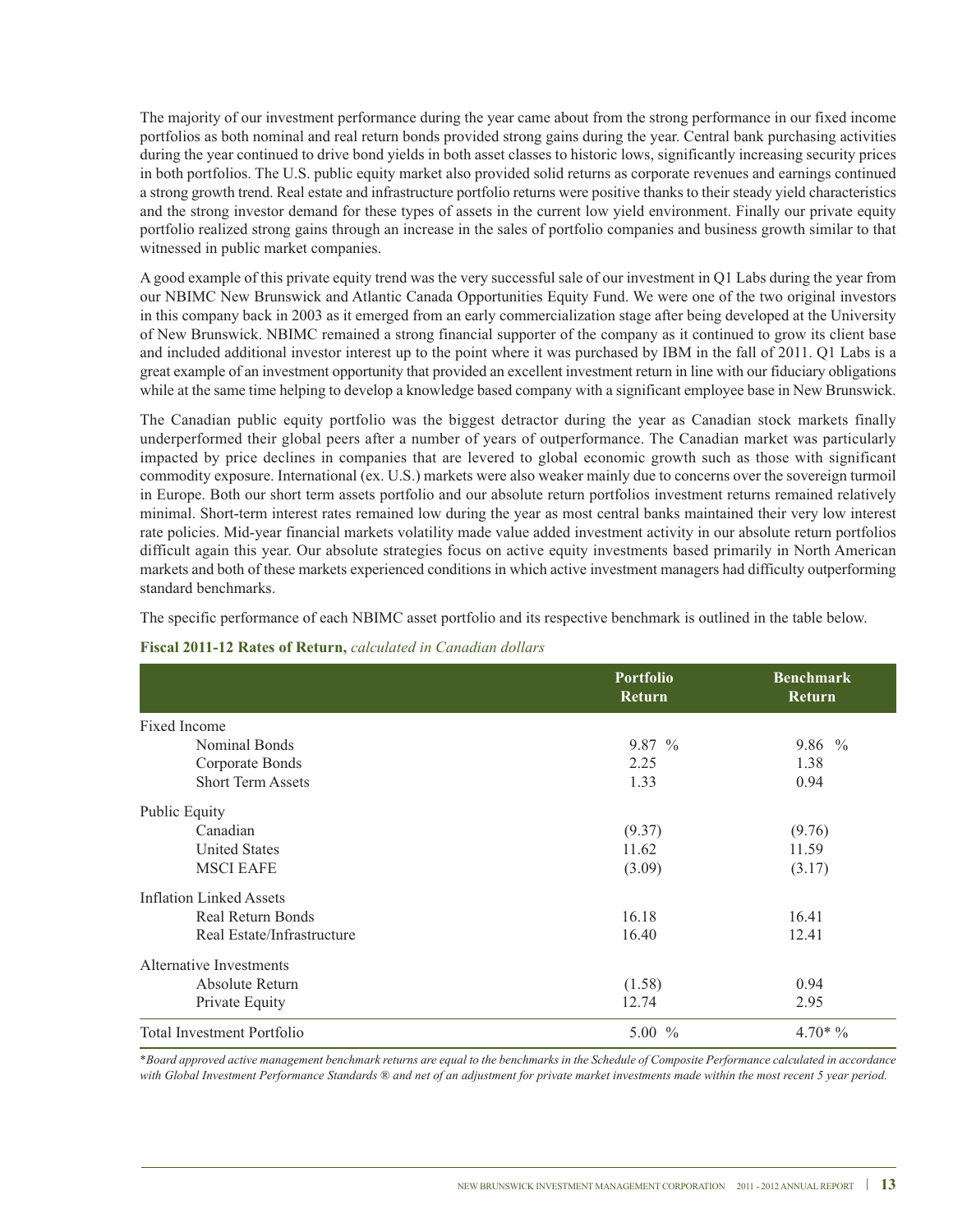The **primary performance objective**, as outlined by the plan actuary, is to achieve a long term real return (i.e. return after inflation) objective of at least 4%. This is the most significant hurdle that we measure our performance against and is the primary factor in the security of the pension plan benefits.

As shown in the chart below, we are very pleased to point out that our long-term annualized real return since NBIMC's inception is now 4.56% and exceeds this actuarial requirement.



Our **second investment performance objective** is to add value, above our various asset class benchmarks, through active management strategies. This value added, relative to benchmark, is expected to first cover all of NBIMC's operating costs, and subsequently targets an additional 42 basis points (0.42%) per annum to each fund. A basis point is 1/100ths of a percentage.

Our active management activities added 30.1 basis points of gross value and 16.8 basis points of net value, or approximately \$15.5 million, after covering all of the organization's operating costs.

Our longer-term four year average annual value added return, net of costs, was approximately 7.3 basis points per annum or approximately \$30.2 million in additional value over the four year period. The four-year term remains the most significant term used to measure our active management performance and is selected to represent a more consistent longer term measure.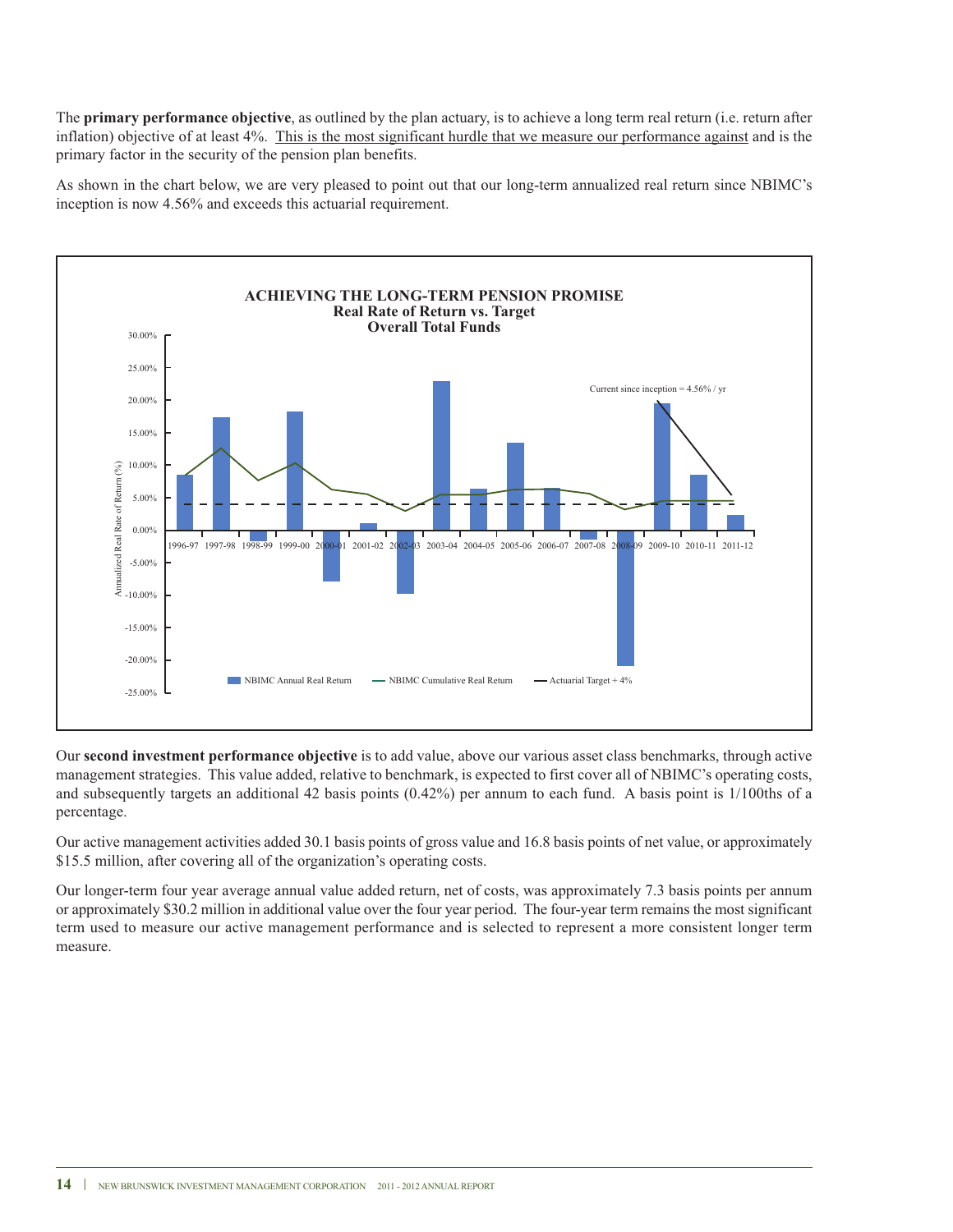We are very pleased to note that we have continued to achieve value added performance since the financial market crisis of Fiscal 2008-09. As discussed in prior Annual Reports, NBIMC's primary active investment activity is to differentiate between the securities in specific companies that we find attractive, versus those that we do not. This differentiation activity became very challenging during the financial markets crisis, as many investors headed to the perceived safety and liquidity of government securities and unfortunately did not necessarily care what securities they were selling in the process. Since the financial markets crisis we have found that markets have continued to normalize slowly however we continue to experience short interim periods of fairly significant volatility. These types of events continue to make active investment activity challenging and we remain vigilant on making sure that we do not take on an excessive amount of risk in these types of market conditions.

Our expectation continues to be that we should be able to return to a period of more consistent, and closer to long-term targeted value added active management as the global economy and financial markets continue to normalize.

The following chart illustrates both the relative value added and success rate from NBIMC's active management activities over the past nine years. It is broken down in terms of gross value added performance, operating costs and excess (or net) value added performance.



NBIMC also prepares and presents Schedules of Composite Performance Results for each of the pension funds under management. These audited schedules are prepared in compliance with the Global Investment Performance Standards (GIPS®) and are available on our website, www.nbimc.com, when completed.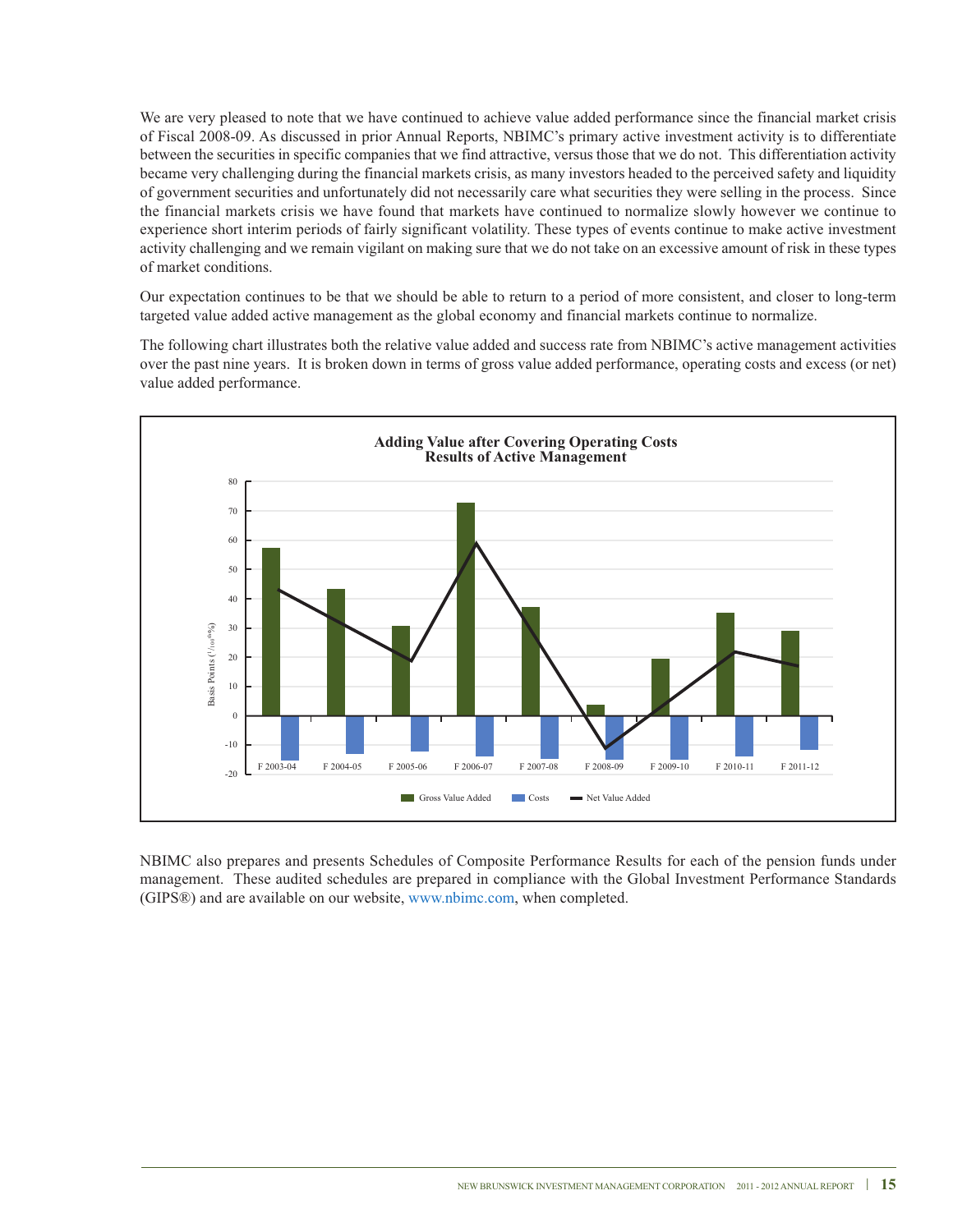### **Risk Management**

NBIMC and the Pension Funds face a number of risks in attempting to fulfill their mandates. Our disciplined risk management focus is a critical part of NBIMC's investment management activities. Risk management is a key element in helping the plan sponsor provide stability in both pension plan contributions and benefits, and making sure that our investment management activities do not bring undue risk to the Plans' assets. All investment decisions are made in a risk context that not only focuses on the expected returns of our activities but also on the potential gains or losses that could be realized by those activities.

#### *Risk Management - Board Oversight*

Although management has the primary responsibility for managing risk, under its terms of reference, the Board of Directors is responsible for understanding the risks and the systems that management has put in place to mitigate and manage those risks. In this context, the Board has communicated guidelines to management's investment discretion in the Statements of Investment Policy for each Pension Fund. These Statements of Investment Policy are also available on the NBIMC website.

Within the Board structure, the Audit Committee focuses specifically on oversight of financial risks and risks relating to the systems of internal controls and financial reporting as well as fraud risk. The Human Resources and Compensation Committee focuses on risks relating to the leadership of the President and CEO, the ability to attract and retain qualified and motivated staff, leadership development and succession plans, and the overall prudence and sound business practices in Human Resource matters. The Governance Committee focuses on the leadership and effectiveness of the Board and the reputation and public image of the Corporation.

#### *Risk Management - Independent Audits*

To assist in its oversight of risk management, the Audit Committee has engaged an independent internal audit service provider (a firm external to NBIMC) to conduct reviews and provide advice on the effectiveness of NBIMC's internal controls and processes. Internal audit reports received in the current fiscal year have covered the following areas:

- Management Committee Effectiveness;
- Compensation Policies and Practices;
- COBIT® assessment: and
- Investment Compliance

These reviews did not uncover any significant weaknesses; however, they have been helpful in fine-tuning our processes to increase efficiency and effectiveness.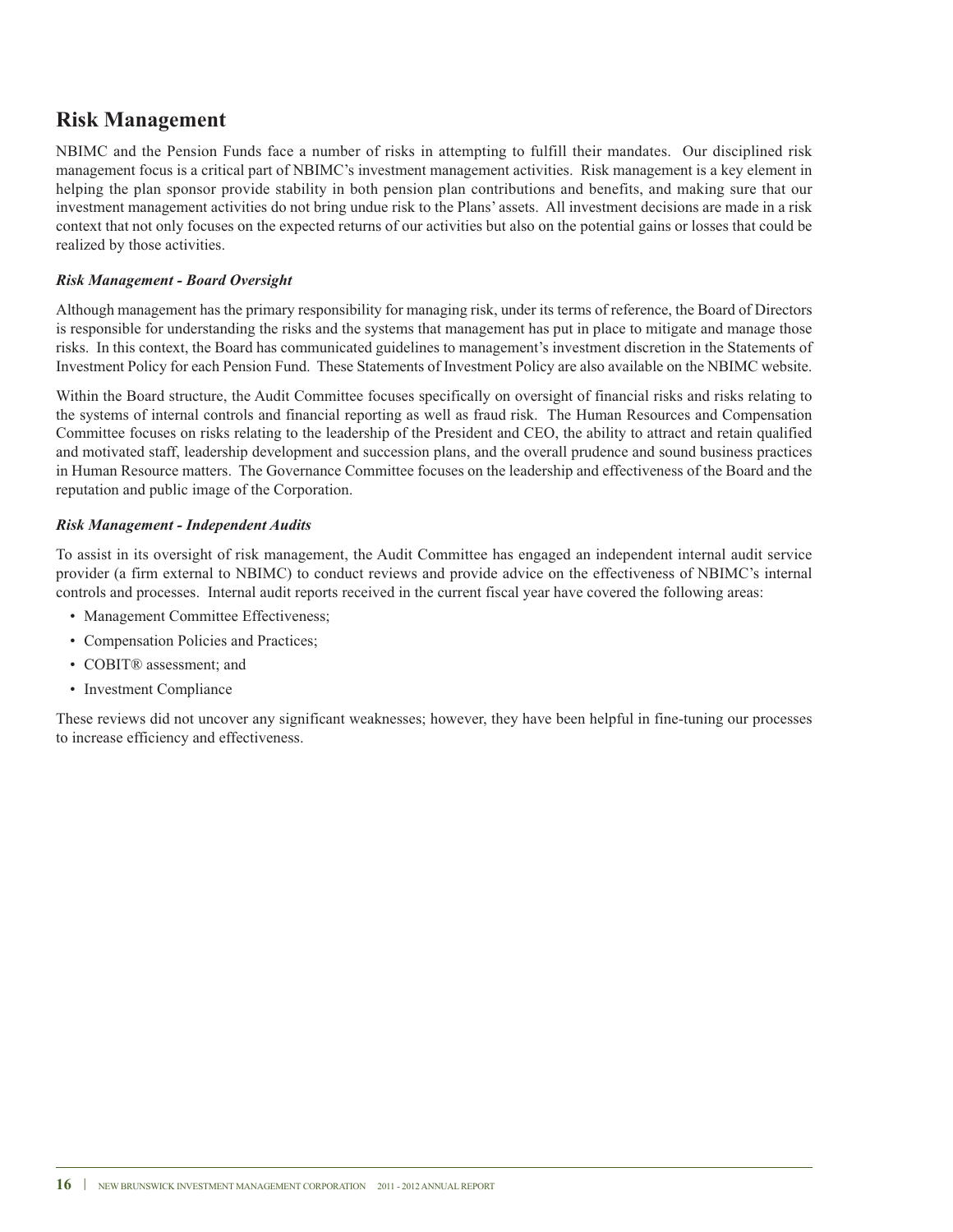#### *Risk Management - Management Activities*

NBIMC has developed an Enterprise Risk Management Framework that can be found on our website at http://nbimc.com/en/about\_nbimc/enterprise\_risk\_management\_framework . This Framework identifies three main categories of risk: strategic risk, investment risk and operational risk. The Framework highlights sixteen specific risk elements within these three categories, including a definition of each element, the responsibility for risk oversight and the measures taken by management and the Board to mitigate each risk.

NBIMC uses six internal Management Committees to monitor and address specific issues arising from the Enterprise Risk Management Framework. These committees have cross-functional membership, including management and nonmanagement positions as well as some overlap among the committees, providing a rich opportunity for sharing perspectives and insights:

| <b>Enterprise Risk</b><br><b>Management Council</b><br>(ERMC) | In accordance with its Terms of Reference, the ERMC is responsible for reviewing the status<br>of the Enterprise Risk Management Framework on a quarterly basis in advance of presentation<br>of the quarterly risk matrix report to the Board of Directors and advising the President & CEO<br>of areas of emerging risk. |
|---------------------------------------------------------------|----------------------------------------------------------------------------------------------------------------------------------------------------------------------------------------------------------------------------------------------------------------------------------------------------------------------------|
|                                                               | In fulfilling this mandate, the ERMC reviews:                                                                                                                                                                                                                                                                              |
|                                                               | • Weekly Capital at Risk and Policy Asset Mix Capital at Risk analyses, including<br>identification of risk proxies;                                                                                                                                                                                                       |
|                                                               | • Asset mix stress testing and back-testing results;                                                                                                                                                                                                                                                                       |
|                                                               | • A quarterly Pension Fund liquidity analysis;                                                                                                                                                                                                                                                                             |
|                                                               | • Monthly counterparty exposure reports;                                                                                                                                                                                                                                                                                   |
|                                                               | • Quarterly securities lending compliance reports;                                                                                                                                                                                                                                                                         |
|                                                               | • Results from the annual fraud risk assessment; and                                                                                                                                                                                                                                                                       |
|                                                               | • Recommendations from independent audit reviews.                                                                                                                                                                                                                                                                          |
| <b>Investment Risk</b><br><b>Management Committee</b>         | In accordance with its Terms of Reference, the IRMC is responsible for the following:<br>• monitors investment risk measures                                                                                                                                                                                               |
| (IRMC)                                                        | • considers risks associated with new investment strategies and products                                                                                                                                                                                                                                                   |
|                                                               | • proposes procedures to measure and monitor investment risk, subject to the approval<br>of the Chief Investment Officer and within the parameters established by the Board                                                                                                                                                |
| <b>Trade Management</b>                                       | In accordance with its Terms of Reference, the TMOC is responsible for the following:                                                                                                                                                                                                                                      |
| <b>Oversight Committee</b>                                    | • monitors trading policies and practices                                                                                                                                                                                                                                                                                  |
| (TMOC)                                                        | • approves broker selection to ensure best trade execution possible                                                                                                                                                                                                                                                        |
|                                                               | • manages exposure to broker counterparty risk                                                                                                                                                                                                                                                                             |
| <b>Information Technology</b><br><b>Risk Management</b>       | In accordance with its Terms of Reference, the ITRMC, which includes an external senior<br>IT executive, is responsible for the following:                                                                                                                                                                                 |
| <b>Committee (ITRMC)</b>                                      | • assists in the development of IT strategy and future direction                                                                                                                                                                                                                                                           |
|                                                               | • approves new application risk assessments                                                                                                                                                                                                                                                                                |
|                                                               | • monitors adherence to IT policies and processes                                                                                                                                                                                                                                                                          |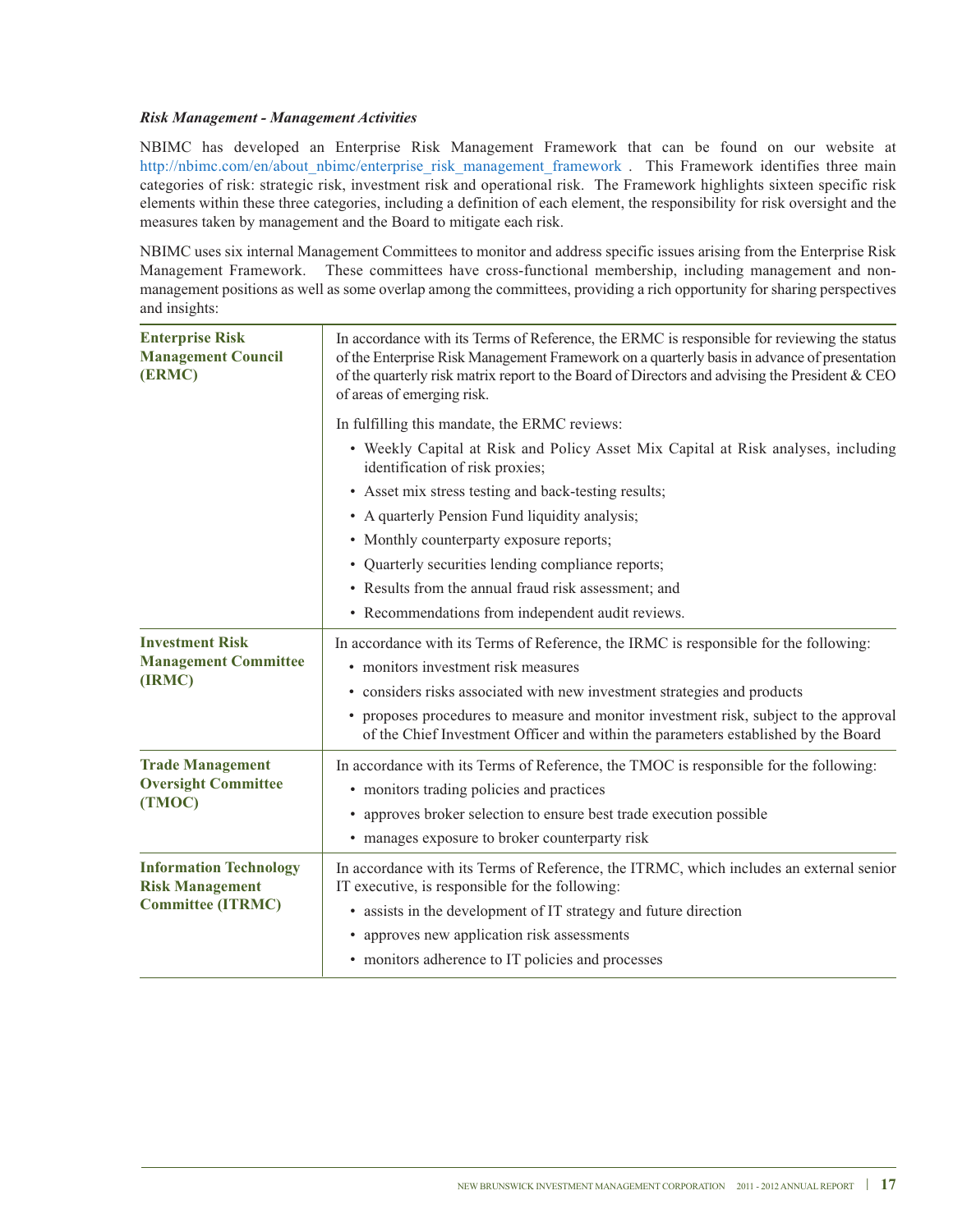| <b>Business Continuity Plan</b><br><b>Team (BCP)</b>        | In accordance with its Terms of Reference, the BCP is responsible for the following:<br>• develops and implements the Business Continuity Plan including disaster recovery<br>• discusses possible disaster scenarios<br>• uses passive and active tests to practice response protocols |
|-------------------------------------------------------------|-----------------------------------------------------------------------------------------------------------------------------------------------------------------------------------------------------------------------------------------------------------------------------------------|
| <b>Occupational Health &amp;</b><br><b>Safety Committee</b> | In accordance with its Terms of Reference, the Occupational Health & Safety Committee<br>is responsible for the following:<br>• considers physical environment risks                                                                                                                    |

### **Investment Management Costs**

One of the most important considerations in assessing investment performance is the cost incurred. Although the industry standard for investment performance is to report gross returns, it is the returns net of costs that pay the pension promise. Lower costs result in higher comparative net returns and help to maximize the assets that are available to pay pension benefits.

Investment management costs are influenced by many factors. Generally, industry cost comparisons prove that it is more efficient to manage assets internally than to outsource the investment process to third parties. Also, passive investment strategies – those strategies that are designed to mimic a market index – are less expensive than active strategies which depend on judgment and opportunity to differentiate returns from the benchmark.

The Pension Funds'investment management costs, in millions of dollars, for the year ended March 31, 2012 consist of the following:

| (\$ Millions)                                                   |                                                   |    | 2012       |    | 2011       |
|-----------------------------------------------------------------|---------------------------------------------------|----|------------|----|------------|
| <b>NBIMC Operational Expenses</b>                               |                                                   | \$ | 8.3        | \$ | 8.1        |
| <b>Third Party Service Providers</b><br>Investment counsel fees |                                                   |    | 3.3        |    | 2.8        |
| Securities custody                                              | - internally managed<br>- externally managed      |    | 0.6<br>0.1 |    | 0.7<br>0.1 |
|                                                                 |                                                   | S  | 12.3       | S  | 11.7       |
|                                                                 | <b>Total Assets Under Management (GAAP basis)</b> | S  | 9,414.8    | S  | 9,096.0    |

NBIMC manages approximately 85% of the assets of the Pension Funds internally, using our investment management professionals and technology systems that permit global trading activity from our location in Fredericton, New Brunswick. The costs incurred to manage investment strategies internally, measured over average assets, were 0.116% or 11.6 basis points (bps) for the year ended March 31, 2012 (2011 - 11.8 bps). NBIMC has outsourced approximately 15% of the assets under management where access to the desired investment opportunities or specific strategy expertise is not available internally. The cost of managing investments through our external investment managers, also measured on average assets, was 22.8 bps for the year ended March 31, 2012 (2011 - 20.8 bps). In total, investment management costs were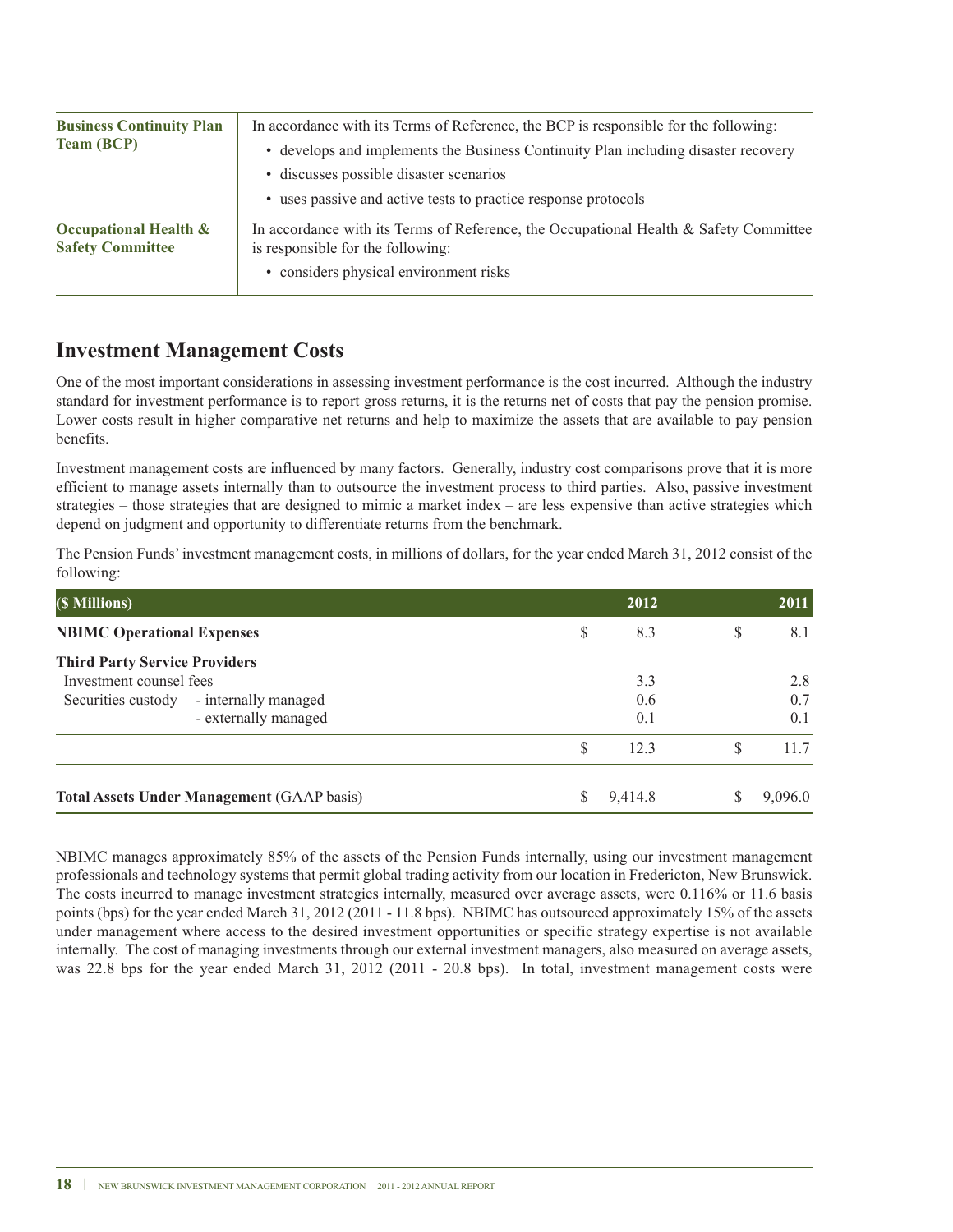approximately 13.3 basis points of average assets under management during the year, versus 13.4 last year.

We benchmark our investment management costs against other peer pension fund managers annually. We continue to compare favourably to publicly available information offered by other public sector peer funds. We also participate in an annual survey of defined benefit pension plans conducted by CEM Benchmarking Inc. CEM's calendar 2010 survey compared our costs against the average investment management costs for 93 participants in the Canadian universe of defined benefit peer pension funds, responsible for an aggregate of \$818 billion. Through this benchmarking survey, we believe that our costs are approximately 17 basis points lower than our peers. This cost differential means that in the year ended March 31, 2012 the Pension Funds were able to retain over \$15.8 million due to our low cost advantage. This cost advantage has been a cornerstone of our service delivery since our inception sixteen years ago. We have submitted our 2011 data and are currently awaiting the survey results.

In addition to investment management costs, the Pension Funds incur administrative expenses paid to the Plan Sponsor for costs associated with the independent actuaries' periodic actuarial valuations, and the costs to administer plan member entitlements and payments of benefits to plan beneficiaries. These costs are reported on the Statement of Changes in Net Assets Held in Trust in the accompanying audited financial statements for each Pension Fund.

### **Future Accounting Policy Changes**

#### *International Financial Reporting Standards*

The Accounting Standards Board (AcSB) of the Canadian Institute of Chartered Accountants (CICA) has announced a further deferral in the mandatory International Financial Reporting Standards (IFRS) conversion date for Investment Entities to years beginning on or after January 1, 2014. The Pension Funds meet the definition for Investment Entities. This deferral is to accommodate pending changes to IFRS that propose to permit an exemption for investment funds from following consolidation accounting in favour of fair value accounting for investees. Accordingly the Pension Funds expect to adopt IFRS for their fiscal year ending March 31, 2015. Except for the current requirement under IFRS to follow consolidation accounting, management has not identified any accounting adjustments to the financial reporting of the Pension Funds upon conversion to IFRS.

In the event that IFRS is not amended to provide an exemption to consolidation accounting for Investment Entities, the AcSB has proposed to include those Investment Entities that are separate from a pension plan and whose sole purpose is to hold and invest assets received from one or more pension plans but does not itself have a pension obligation into the scope of Section 4600 *Pension Plans* in Part IV of the CICA Handbook. Section 4600 requires that the entities to which it applies should measure their investments at fair value.

#### *Public Sector Accounting Standards*

As a provincial Crown corporation, NBIMC adopted Public Sector Accounting Standards (PSAS) for the year ended March 31, 2012. Adopting PSAS included determining an opening balance sheet as of April 1, 2010 and restating the comparative figures in the NBIMC audited financial statements for the year ended March 31, 2011 to be prepared in accordance with PSAS. Although the impact of initially adopting PSAS was not material, readers are referred to Note 3 to the financial statements for New Brunswick Investment Management Corporation for the year ended March 31, 2012 for a detailed discussion of the accounting differences that these new standards have had for the current year.

The Public Sector Accounting Standards Board (PSAB) has a number of projects on its current agenda which, when finalized, may have an impact on NBIMC's financial reporting. In particular, the PSAB has current projects examining revenue recognition standards and accounting for related party transactions, among others. Management is monitoring these projects.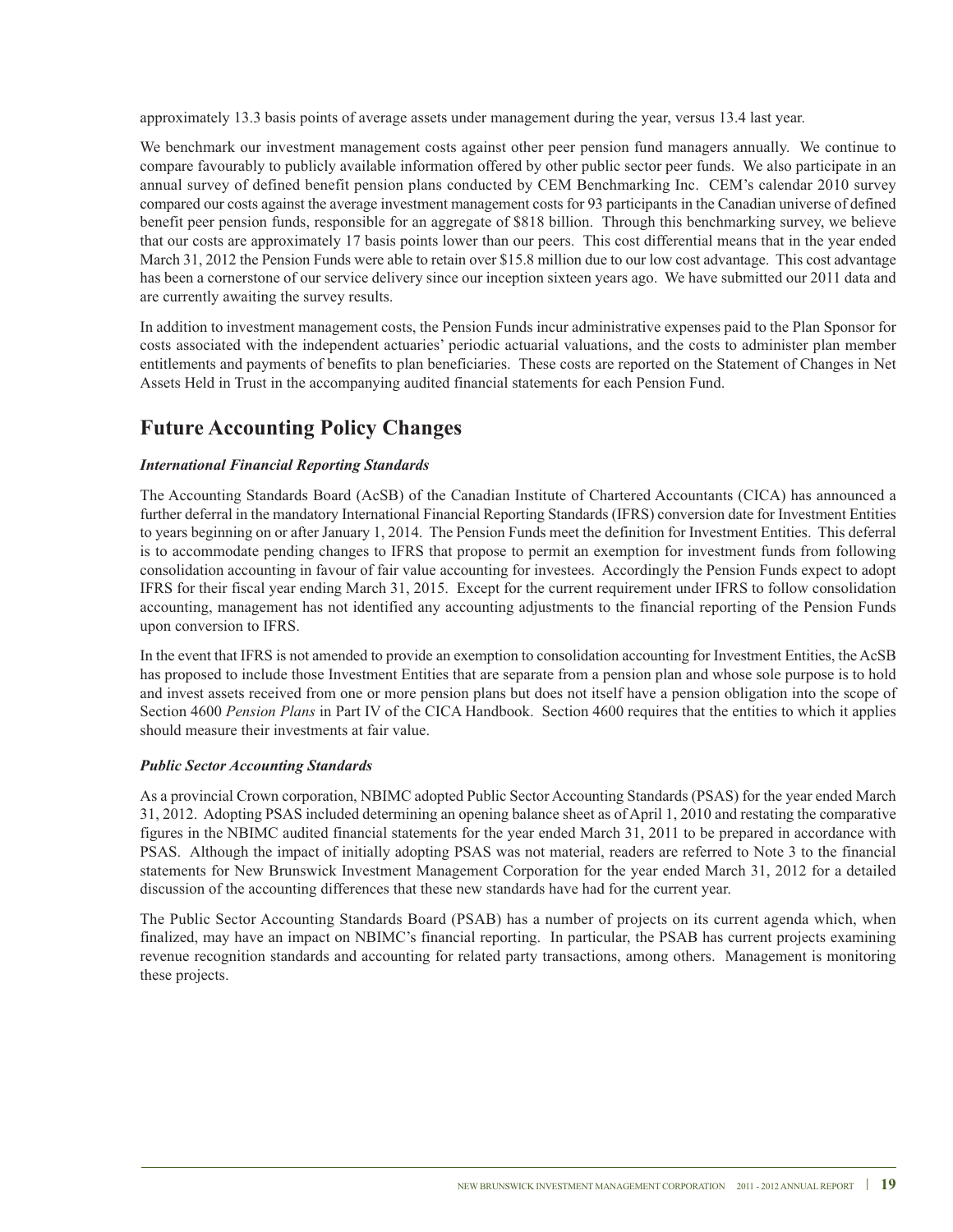### **Compensation Program Exhibit A**

#### *Base Salary*

| Eligibility       | All Staff                                                                     |
|-------------------|-------------------------------------------------------------------------------|
| <b>Objectives</b> | Reward level of responsibility, expertise, competency and relevant experience |

### *Variable Compensation Program*

| <b>Annual Incentive</b><br>(targets $15\%$ -55% of base salary) |                                                                                                                                                                                                                                                             |                                                                                                                                                       | <b>Long-Term Incentive</b><br>(targets $15\%$ -75% of base salary)                                                                      |
|-----------------------------------------------------------------|-------------------------------------------------------------------------------------------------------------------------------------------------------------------------------------------------------------------------------------------------------------|-------------------------------------------------------------------------------------------------------------------------------------------------------|-----------------------------------------------------------------------------------------------------------------------------------------|
|                                                                 | Short-term                                                                                                                                                                                                                                                  | Long-term                                                                                                                                             | <b>Deferred</b>                                                                                                                         |
| <b>Eligibility</b>                                              | Investment and research staff and the<br>Chief Financial Officer provided a<br>minimum of six months employment.                                                                                                                                            | Investment and research staff and the<br>Chief Financial Officer provided a<br>minimum of six months employment.                                      | Investment and research staff and the<br>Chief Financial Officer provided a<br>minimum of four years employment.                        |
| <b>Objectives</b>                                               | Align eligible employee compensation<br>to team and total fund investment<br>performance with an incentive to<br>achieve sustained asset growth.                                                                                                            | Align eligible employee compensation<br>to team and total fund investment<br>performance with an incentive to<br>achieve sustained asset growth.      | Align eligible employee compensation<br>to total fund investment performance<br>with an incentive to achieve sustained<br>asset growth. |
|                                                                 | Strengthen team cooperation.<br>Reward individual performance.                                                                                                                                                                                              | Strengthen team cooperation.                                                                                                                          | Strengthen team cooperation.                                                                                                            |
| <b>Time horizon</b>                                             | 1 year                                                                                                                                                                                                                                                      | 4 year (prorated)                                                                                                                                     | 4 year                                                                                                                                  |
| Type of program                                                 | Cash                                                                                                                                                                                                                                                        | Cash                                                                                                                                                  | Cash                                                                                                                                    |
| <b>Performance</b><br>metric(s)                                 | Total fund return in excess of<br>benchmark, net of investment<br>management expenses.<br>Investment team(s) active return in<br>excess of benchmark.<br>Individual performance versus Board<br>approved pre-determined Annual<br>Business Plan Objectives. | Total fund return in excess of<br>benchmark, net of investment<br>management expenses.<br>Investment team(s) active return in<br>excess of benchmark. | Total fund return in excess of<br>benchmark, net of investment<br>management expenses.                                                  |
| Range:<br><b>Threshold</b><br><b>Target</b><br><b>Maximum</b>   | Full NBIMC cost recovery<br>42 bps after costs<br>84 bps after costs                                                                                                                                                                                        | Full NBIMC cost recovery<br>42 bps after costs<br>84 bps after costs                                                                                  | Full NBIMC cost recovery<br>42 bps after costs<br>75 bps after costs                                                                    |

#### *Indirect Compensation*

|                    | <b>Membership in the Public Service</b><br><b>Superannuation Pension Plan and</b><br>retirement allowance*     | <b>Employee benefits and post-</b><br>retirement benefits                                                                                                                    | <b>Perquisites</b>                                                                                                                       |
|--------------------|----------------------------------------------------------------------------------------------------------------|------------------------------------------------------------------------------------------------------------------------------------------------------------------------------|------------------------------------------------------------------------------------------------------------------------------------------|
| <b>Eligibility</b> | Full-time staff with a minimum of five<br>years employment.                                                    | Full-time staff.                                                                                                                                                             | Full-time staff.                                                                                                                         |
| <b>Objectives</b>  | Encourage long-term retention by<br>rewarding continued service and<br>contributing to post-retirement income. | Provide staff and their families with<br>assistance and security so that they can<br>focus on their professional<br>responsibilities and achieving the<br>corporate mission. | Offers a limited number of benefits to<br>complement total compensation<br>including parking and a health spending<br>account allowance. |

*\*Retirement allowance only for employees hired prior to September 2011*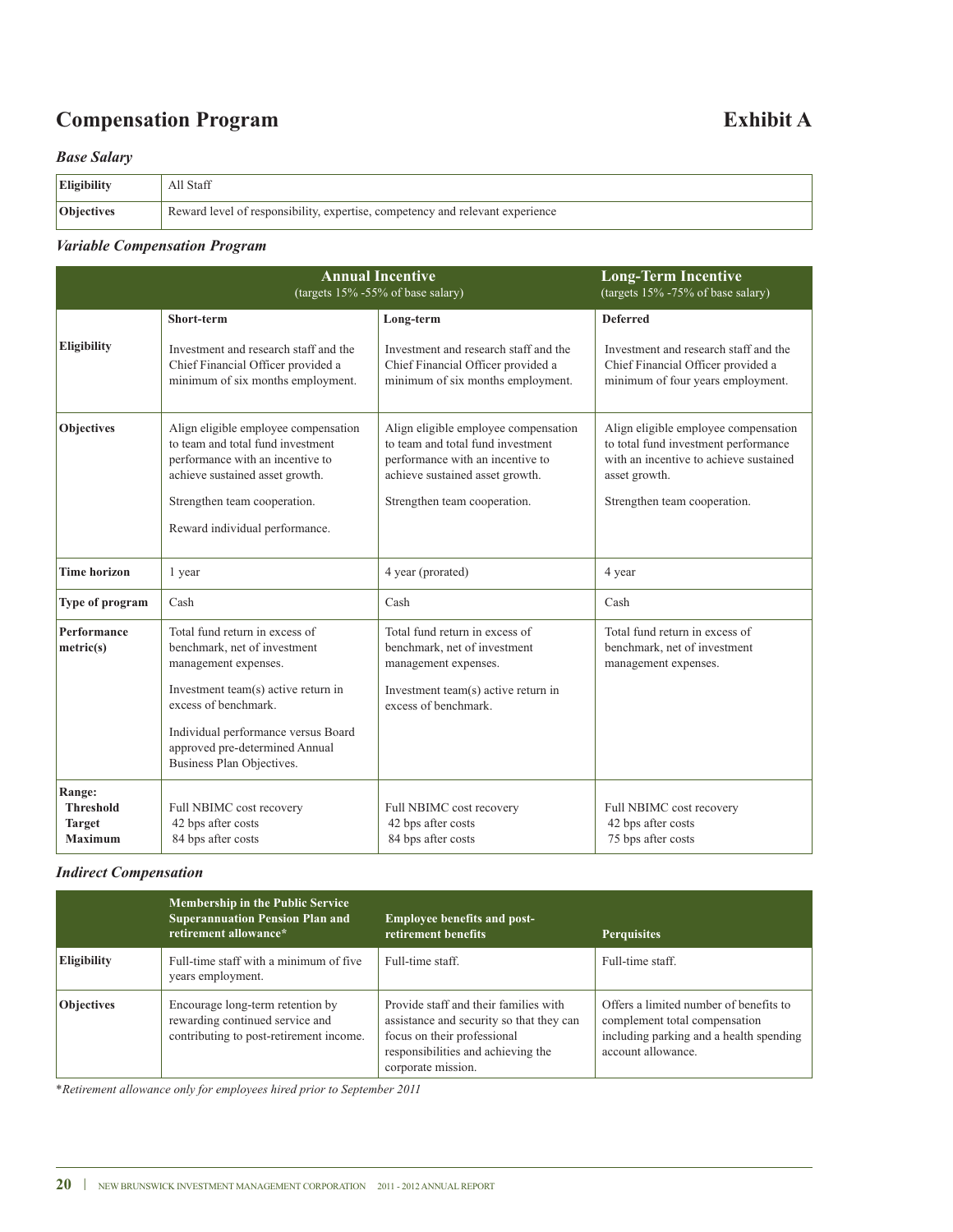### **Compensation Discussion and Analysis**

### **Compensation Governance**

The Board of Directors is responsible for the oversight of NBIMC's compensation principles, policies and programs. The Board approves the compensation program and awards, including the compensation of the President & CEO, based upon the recommendations made by the Human Resources and Compensation Committee (HRCC).

#### *HRCC Mandate*

The HRCC assists the Board in fulfilling its obligations relating to the establishment of policies for compensation of directors and employees, leadership succession planning, and setting of human resource policies and practices.

The Committee is composed of seven directors, six of whom are independent and one of whom is an *ex officio* director. The Committee meets at a minimum quarterly. External human resources consultants may be used to assist the Committee with fulfilling its mandate.

#### The HRCC's Terms of Reference are available at

http://nbimc.com/en/governance/corporate\_governance/human\_resources\_and\_compensation\_committee. Key responsibilities include:

- Participation in an annual performance appraisal process for the President & CEO, including establishment of measureable goals and objectives, and recommendations for compensation arrangements including performance incentive awards;
- Development of a Compensation Philosophy that articulates principles to follow in approaching compensation decisions that will align with NBIMC's business objectives, operations and risks;
- Oversight of adjustments to competitive compensation ranges, incentive compensation plans, employee benefit plans and operational travel and expense policies;
- Recommendation of changes to the organization's structure, appointment of officers, and amendments to job descriptions as well as any management severance arrangements;
- Consideration of NBIMC's leadership development initiatives and succession plans for key employees;
- Approval of a long range Human Resource Strategic Plan that includes appropriate strategies and policies to attract and retain talented employees;
- Review and recommendation to the Board for approval of the year-end incentive compensation pool for eligible employees.

#### *Independent Advice*

The HRCC has retained the help of independent compensation advisors from time to time. The role of the advisor is to periodically review the Total Compensation levels offered to all employees within the context of NBIMC's Compensation Philosophy. This review typically uses a comparator group to represent the marketplace for employee positions. For Investment positions, the comparator group consists of pension funds of similar asset size and investment strategies. Finance and Administration positions are compared to similar positions in the Investment Comparator group, adjusted for regional differences, and to other Atlantic Canada organizations.

NBIMC also participates in and uses various compensation surveys conducted by compensation consultants to ensure that compensation trends are monitored regularly and trends are identified and reported to the HRCC.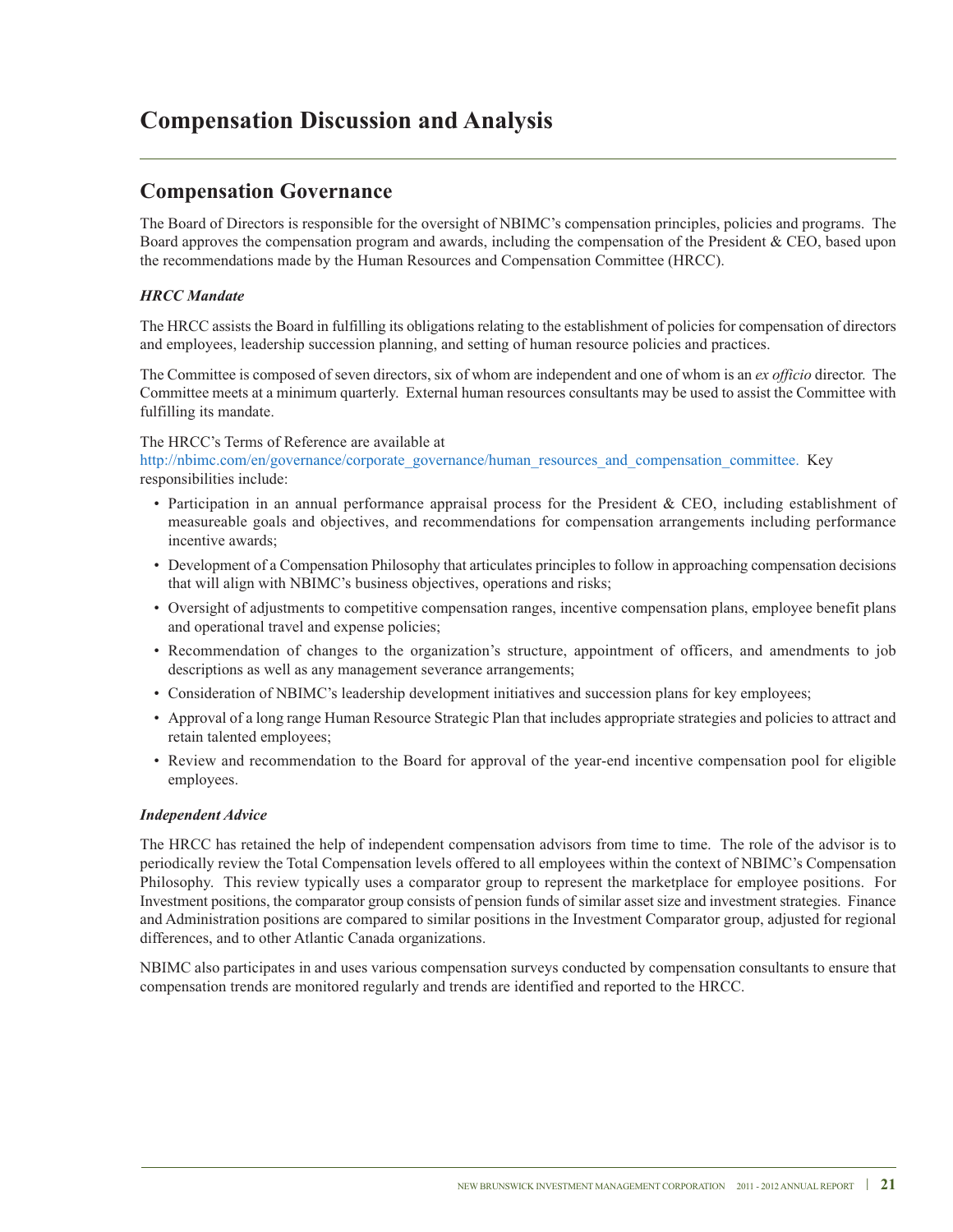### **Corporate Compensation Philosophy**

NBIMC believes that employees are key to the performance of the Corporation and is committed to providing a positive working environment and competitive compensation. NBIMC also believes that the achievement of its mission will be facilitated by having meaningful alignment between employees'interests and the interests of its pension plan stakeholders.

Accordingly, NBIMC has developed a Compensation Philosophy to address the following objectives:

- Provide competitive, performance-based compensation based upon market practices;
- Attract and retain high-quality people;
- Reinforce the strategy, culture and investment policies of NBIMC;
- Promote awareness and attainment of individual, team and corporate strategic objectives;
- Enhance NBIMC's reputation as an employer of choice; and
- Treat employees fairly.

The principles on which this philosophy is based are summarized as follows:



### **Compensation Risk Management**

During Fiscal 2011-12, the Board of Directors and the HRCC jointly requested Deloitte & Touche LLP, an independent professional services firm serving as NBIMC's Internal Auditor, to conduct an assessment of the alignment of NBIMC's Compensation Policies and Practices against the Financial Stability Board's (FSB) Principles for Sound Compensation Practices and Implementation Standards. The FSB issued this guidance after the 2008-09 market crisis to encourage global financial institutions to avoid excessive risk-taking by virtue of the design of their compensation programs.

Deloitte's subsequent report acknowledged that the Corporation's compensation policies and practices are consistent with the FSB Principles and Standards. This report was subsequently shared with the Minister of Finance and is available at http://nbimc.com/en/governance/corporate\_governance/human\_resources\_and\_compensation\_committee/compensation\_oversight.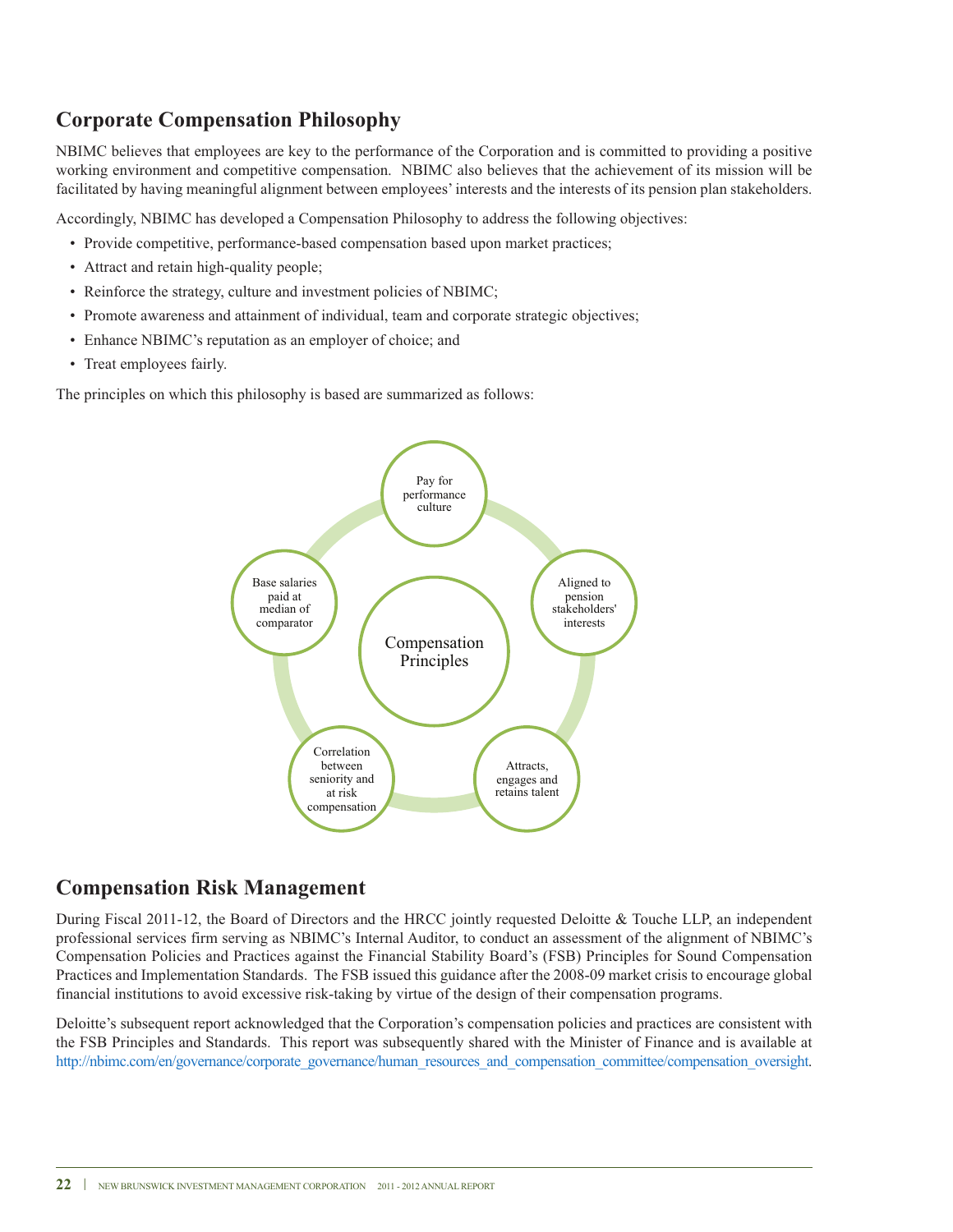### **Compensation Decision-Making**

The annual process for determining compensation includes the following steps:



#### *Establish target compensation levels*

The HRCC annually reviews the compensation program design and pay levels of the comparator groups to ensure that NBIMC's programs remain competitive. Market information received from various compensation and salary surveys is reviewed as it becomes available. The Independent Compensation Advisor, is periodically asked to conduct a Total Compensation Review. Compensation information from public disclosures of other relevant entities is also considered.

The HRCC also annually considers whether changes may be required to the NBIMC Incentive Plan for Research Staff, Investment Staff and the Chief Financial Officer.

#### *Set target compensation mix and pay at-risk*

Total compensation is a mix of base salary, benefits and, for eligible employees, performance incentives. The mix varies by role and seniority, reflecting the opportunity to influence performance. In determining the mix, market practices are considered and NBIMC's compensation principles, including alignment with pension plan stakeholders' interests. A significant portion of the performance incentives are earned over a four year cycle to discourage short-term risk-taking.

#### *Establish performance objectives*

Early in the fiscal year, the Board establishes an annual business plan designed to support achievement of the five year Strategic Plan. This annual business plan contains a balanced mix of financial, investment strategy and operational performance objectives and key initiatives. Each of these performance objectives and key initiatives is then weighted according to its level of importance to the overall Strategic Plan. The President and CEO delegates the key initiatives among the various functional teams based on their specific roles and responsibilities.

#### *Evaluate performance against objectives*

The performance of the Corporation is assessed against the objectives that are established early in the fiscal year. Real returns (i.e. after inflation) and nominal investment returns and other financial key performance indicators are assessed quantitatively against objectives, while achievement of key business initiatives are assessed both quantitatively and qualitatively. The President and CEO recommends to the HRCC the factors to be used in assessing achievement of each element of the annual business plan, as well as the overall weighted factor.

#### *Determine performance based awards*

The HRCC is responsible for recommending for board approval the amount of performance incentive compensation to be awarded to the President and CEO and the overall weighted factor based on the evaluations noted above. The President and CEO does not participate in this discussion. The President and CEO in turn reviews performance evaluations for each member of the Incentive Plan and allocates the individual awards based on individual contribution.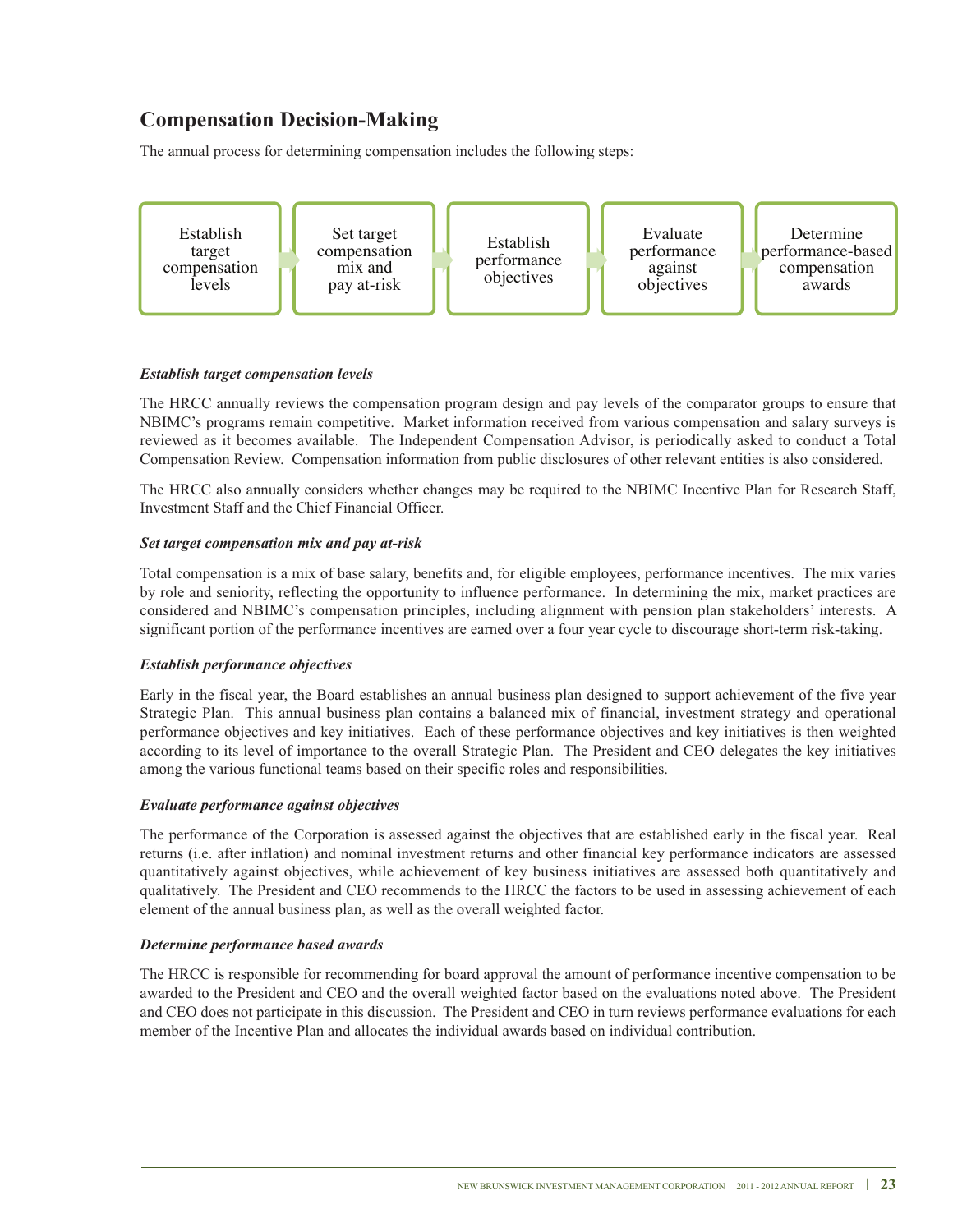### **Compensation Program**

The Compensation Program is outlined in Exhibit A on page 20. The program takes the form of salary and benefits and for certain staff, an annual investment and individual performance-based incentive plan, and a long-term investment-based incentive plan.

The compensation program has been developed by the HRCC with the help of an independent compensation consultant to align with the above Compensation Philosophy. Total compensation levels are periodically benchmarked using independent compensation consultants and against external peer institutional pension fund or other relevant compensation surveys.

#### *Salary and benefits*

Base salary is determined as a range of pay for each job position, after giving recognition to specific job responsibilities. NBIMC provides full-time employees with benefits that include vacation entitlement, life and disability insurance, health and dental benefits, and an employee assistance plan.

For employees hired prior to September 1, 2011, NBIMC provides a retirement allowance with a minimum vesting requirement of five years of service that pays five working days of salary for each full year of continuous employment up to a maximum of one hundred and twenty five working days, calculated on the level of salary at time of retirement or termination without cause.

In addition, all full-time employees participate in a defined benefit pension plan pursuant to the Public Service Superannuation Act (PSSA). The PSSA provides for a pension upon retirement equal to 2% of the average annual salary for the five consecutive years of highest salary, multiplied by the number of years of pensionable service. The plan is integrated with the Canada Pension Plan at age 65 and is indexed for inflation to a maximum of 5%. The plan requires a five year vesting period.

#### *Annual incentive plan*

Full-time Investment and Research employees and the Chief Financial Officer are eligible for an Annual Incentive Plan (AIP) once employed for a minimum of six months.

The AIP is calculated as a percentage of salary, weighted to reflect the role and impact that each eligible employee has on achievement of corporate business plan objectives. The AIP includes components based on quantitative investment performance and individual achievement. Investment performance is measured quantitatively as total fund net value added investment returns on both a one year and four year cumulative basis, compared against an annual target set by the Board. Total fund net value added investment returns for AIP purposes exclude private equity investments made within the most recent five year period to best represent the long-term nature of the asset class. Net value added returns represent the gross investment return in excess of the benchmark, after deducting all investment management costs. The one year investment results have a relatively lower weighting relative to four year results to reinforce the importance of consistency over a longer period and to encourage employee retention.

The AIP also includes a team award for asset class value added returns of actively managed portfolios to promote teamwork within these asset classes. Investment employees are organized into one of three teams focused on asset class: Fixed Income, Equities or Private Markets. The President and CEO, the Chief Financial Officer and Investment Research employees do not participate in the team award due to the overarching focus of their responsibilities.

On the recommendation of the HRCC, the Board also approves an individual component determined by comparing annual business plan achievements to targets established in the five year corporate strategic plan. The overall individual component is then allocated by management based on team and individual contributions to the business plan achievements.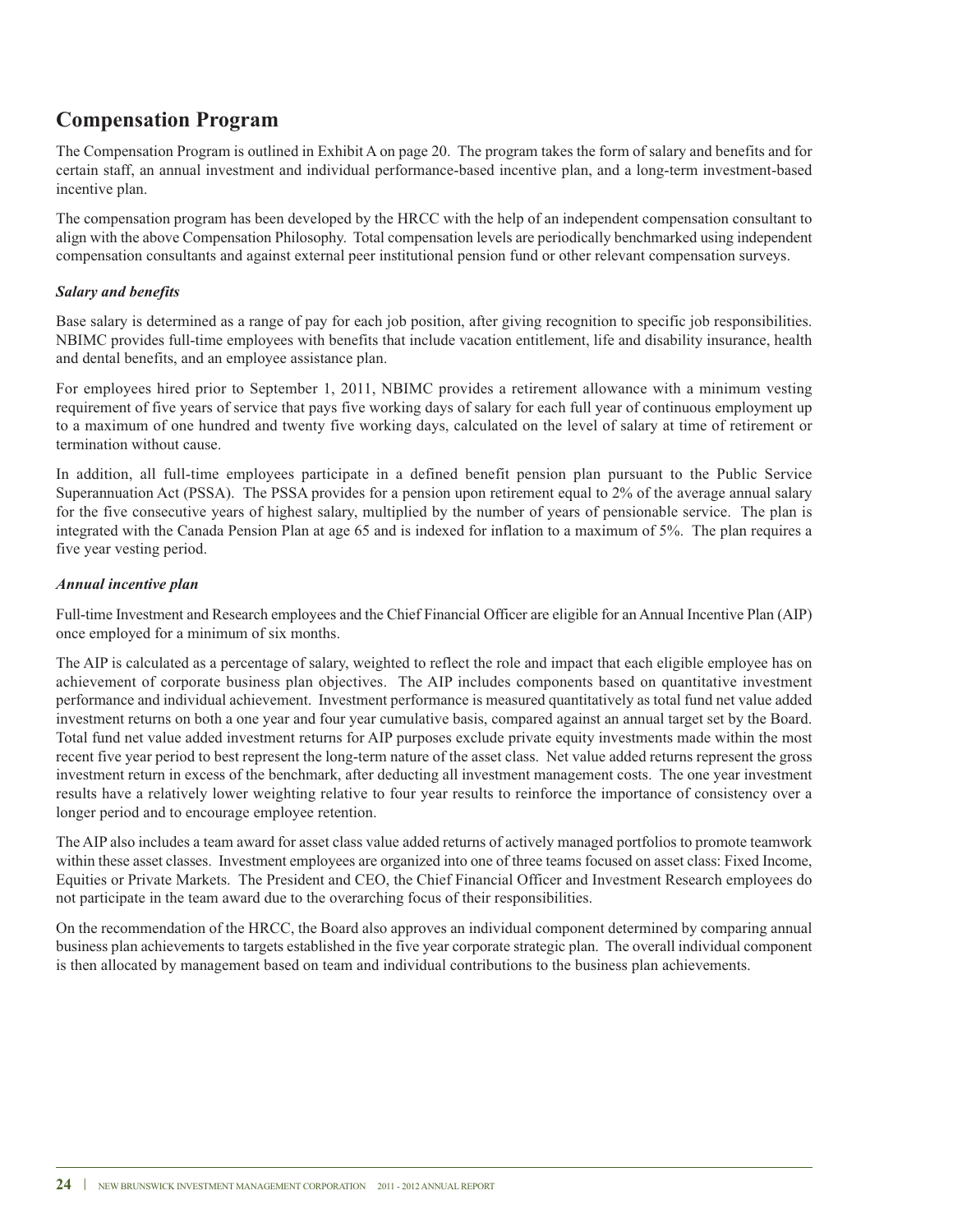#### *Long-term incentive plan*

NBIMC also has a long-term incentive plan (LTIP) for Investment and Research staff and the Chief Financial Officer provided they have a minimum of four years of employment with NBIMC. The LTIP is designed to reinforce the alignment of employee interests with long-term investment performance objectives and corporate strategy and assist in attracting and retaining key personnel. The LTIP is based on total fund performance in excess of Board-approved benchmarks measured over a retroactive period of four consecutive fiscal years.

The LTIP formula also excludes private equity investment returns made within the most recent five years as discussed in the AIP section earlier. The LTIP does however include the investment returns of the NBIMC New Brunswick and Atlantic Canada Equity Opportunity Fund due to the extent of the direct long-term efforts required by management for these particular investments.

### **Impact of Performance Results for Fiscal 2011-12**

The overall nominal fund return was 5.00% in Fiscal 2011-12 (10.42% in Fiscal 2010-11). Additional net relative investment value added for the current fiscal year, consisting of investment returns in excess of benchmarks and all organizational expenses, was \$15.5 million for AIP purposes. Over the past four years, the Corporation has been able to add approximately \$30.2 million of net relative investment value in excess of market benchmarks.

The Board approved a limited number of adjustments to base salary to reflect merit or competitive market conditions, as well as a 2% overall increase reflecting the continuing low inflation environment. Together, these changes resulted in the base salary component increasing by 3.5% over base salaries for the previous fiscal year.

The performance-based incentive component of total compensation is \$905,984 (dollars) for the year ended March 31, 2012, compared to \$865,854 for the year ended March 31, 2011, an increase of 4.6%.

The AIP component is \$545,602 for the current year, compared to \$576,406 for the year ended March 31, 2011, a decrease of 5.3%. The AIP consists of both an investment performance component and a business plan achievement component.

The AIP related to the investment performance component was \$246,797, a decrease of 26.2% as compared to \$334,397 in the previous year. One quarter of this component is based on the one year net value added result and the remaining three quarters is based on the four year annualized net value added. The one year net value added result was 16.8 basis points (bps), down from the previous year's result of 21.7 bps, reflecting the continuing difficult investment environment. A basis point is 1/100th of one percent. The four year annualized net value added result for AIP purposes is 7.3 bps, down from the previous year's result of 8.8 bps. The four year component continues to include the loss realized during the Fiscal 2008-09 financial markets crisis.

A summary table of the one year value added results used to determine the four year cumulative net value added AIP result is as follows:

|                      | <b>One Year</b>                 |                                       |
|----------------------|---------------------------------|---------------------------------------|
|                      | <b>Net Value Added</b><br>(bps) | <b>Percentage of Target</b><br>$(\%)$ |
| 2008-09              | (10.6)                          | (25.1)                                |
| 2009-10              | 5.2                             | 12.5                                  |
| 2010-11              | 21.7                            | 51.7                                  |
| 2011-12              | 16.8                            | 39.9                                  |
| Annualized Four Year | 7.3                             | 17.3                                  |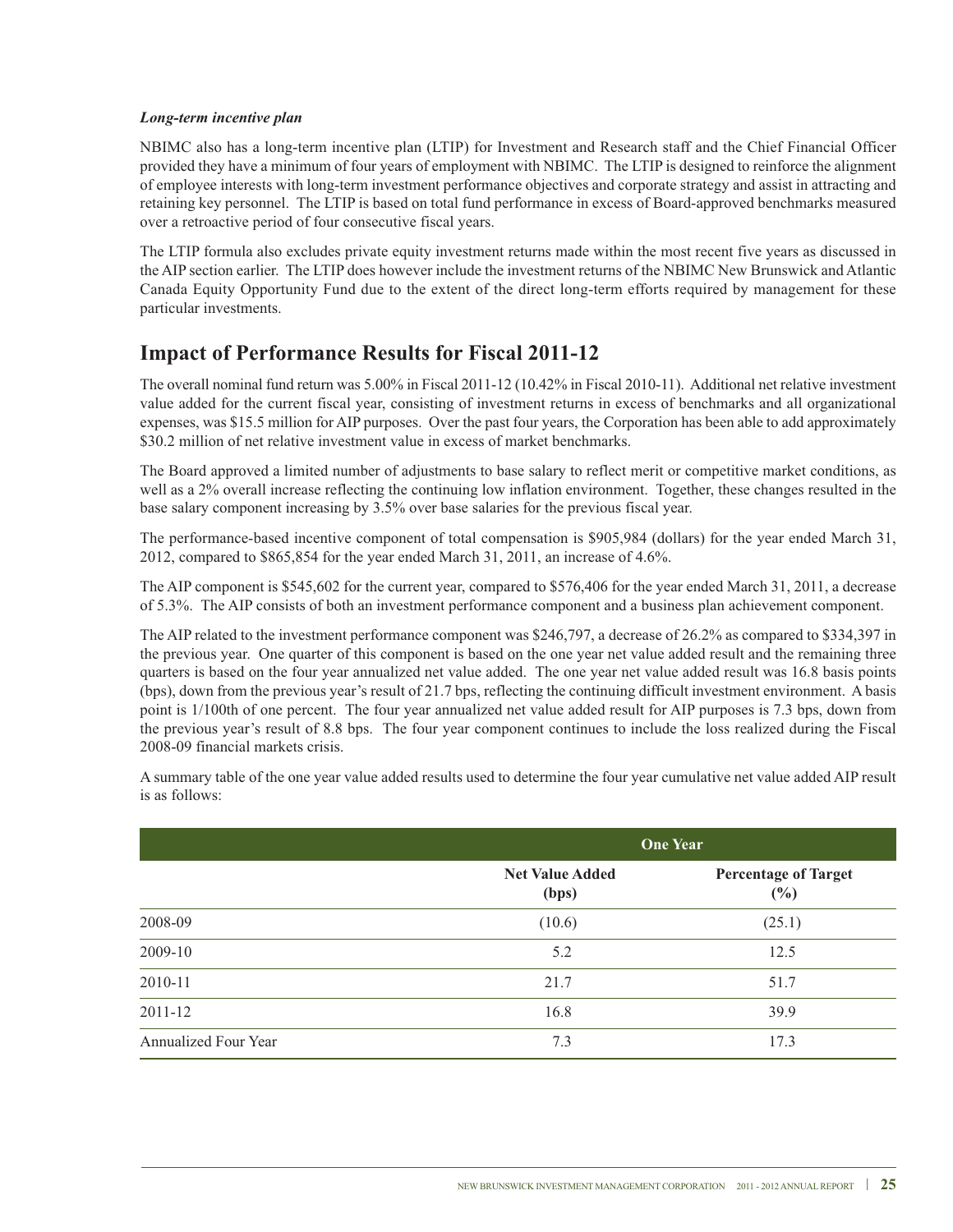The AIP related to business plan achievements is \$298,804 for the year ended March 31, 2012 compared to \$242,009 last year. This component is based on an achievement factor of 1.25 approved by the Board of Directors, compared to an achievement factor of 0.96 for the year ended March 31, 2011. In establishing this achievement factor, the Board considered the achievement of key performance indicators associated with each of the six key goals in the NBIMC Corporate Mission *(see page 1)* and the following accomplishments:

- Completed an asset liability study upon receipt of three new actuarial valuations as at April 1, 2010, resulting in recommendations for asset mix changes to the applicable Investment Policies;
- Implementation of four new investment strategies designed to respond to lower investment return environments, resulting from the asset mix decisions noted above;
- Continued to produce strong nominal investment returns in a difficult market environment:
	- o Long-term since inception annualized real returns continue to exceed actuarial target
	- o Long-term risk adjusted returns continue to exceed median peer pooled fund survey data
- Participation in the planned government review of public sector pension plans, including:
	- o assistance to the Minister of Finance in his structural review of government through work completed for an independent review of performance and cost efficiency; and
	- o Proactively meeting with the Public Pensions Review Task Force to introduce NBIMC and its role in the public pension governance framework;
- Continued internally developed Board education and development program including a one day session as well as a series of one hour seminars in advance of each Board meeting throughout the year.
- Assistance to the Board with its self-assessment survey process and development of related Fiscal 2011-12 governance improvement initiatives;
- Coordination of operational governance initiatives among the Board committees;
- Implementation of rigorous internal control testing to respond to ongoing fraud risk management program;
- Continued focus on evolving accounting standards in preparation for conversion to International Financial Reporting Standards, including participation with peer group's efforts to influence standard-setting decisions;
- Due diligence performed on potential for expansion of private equity mandate;
- Continued growth of direct private real estate and infrastructure opportunities;
- Achievement of continued efficiencies and operational improvements related to securities trading and settlements;
- Completed revisions to Human Resources Strategic Plan, including organization structure changes;
- Supported ongoing employee professional development initiatives;
- Evaluated cost efficiency alternatives for Employee Benefits Program;
- Executed refinements to the Strategic Communications Plan that resulted in increased stakeholder and shareholder interactions;
- Active participation in the Future NB and New Brunswick Securities Commission's capital markets development efforts;
- Executed on five year Information Technology Strategic Plan including:
	- o implementation of Windows 7; and
	- o completion of an assessment of information technology controls and governance in accordance with the *Control Objectives for Information and related Technology* (COBIT®) risk framework.

The LTIP component is \$360,482 for the year ended March 31, 2012 compared to \$289,448 for the comparative year. The LTIP component is also based on total fund returns adjusted for private equity investment returns within the past five years however also includes the investment returns from the NBIMC New Brunswick and Atlantic Canada Equity Opportunity Fund. For Fiscal 2011-12, the sale of one New Brunswick-based investment to a strategic global purchaser during the year resulted in a significant realized gain. This gain will be included in the annualized four year investment return calculation for the next three years.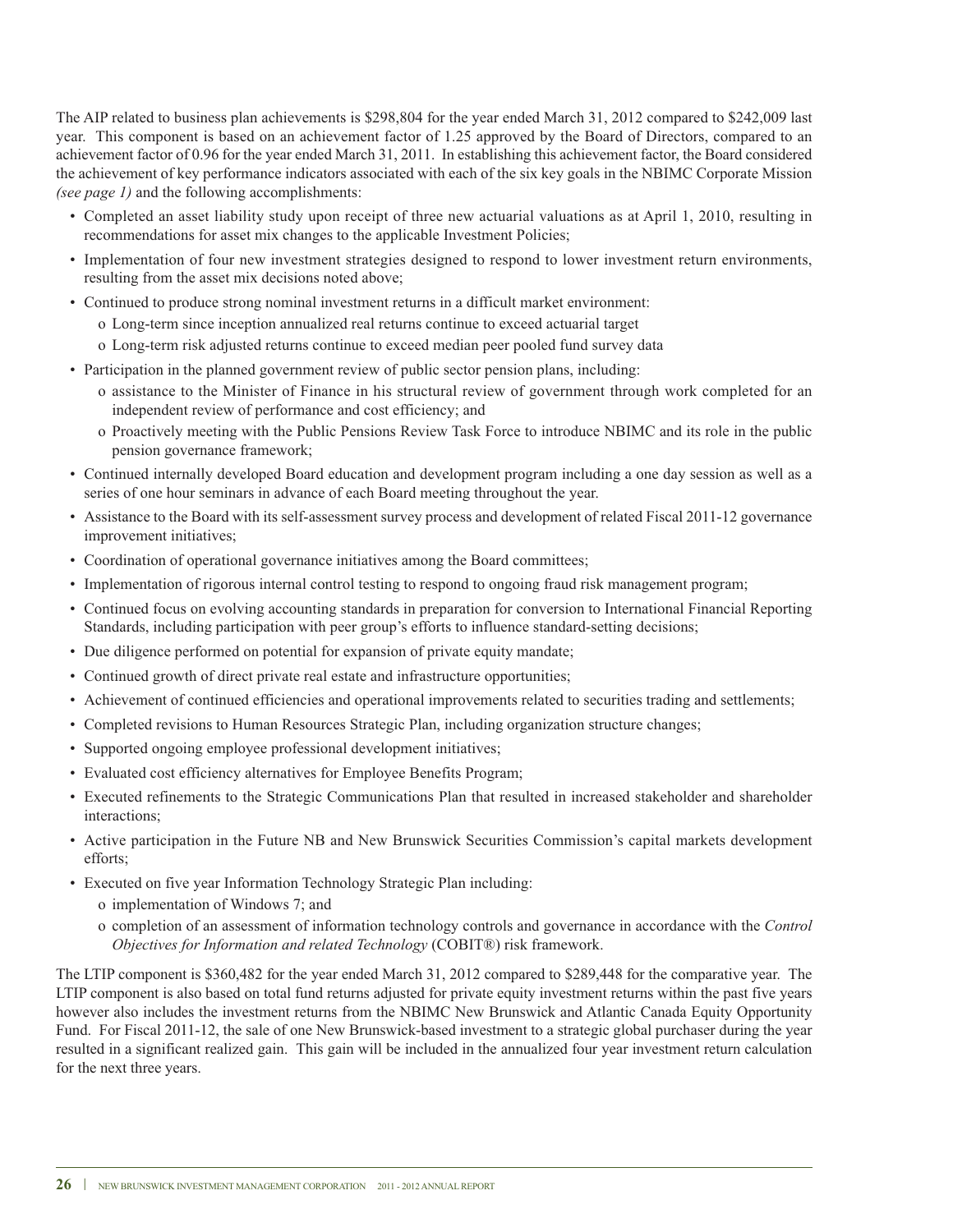A summary table of the one year value added results used to determine the four year cumulative net value added LTIP result is as follows:

|                      | <b>One Year</b>                 |                                       |
|----------------------|---------------------------------|---------------------------------------|
|                      | <b>Net Value Added</b><br>(bps) | <b>Percentage of Target</b><br>$(\%)$ |
| 2008-09              | (8.6)                           | (20.5)                                |
| 2009-10              | 6.2                             | 14.8                                  |
| 2010-11              | 32.5                            | 77.4                                  |
| 2011-12              | 41.2                            | 98.0                                  |
| Annualized Four Year | 16.6                            | 39.6                                  |

#### **Compensation Linked to Investment Performance**

The objective of performance-based compensation is to encourage alignment of employee interests with those of the pension plan stakeholders, including an appropriate balance between maximizing long-term returns and minimizing risks. Our investment performance with respect to incentive compensation can be generally summarized in two categories: (i) longterm relative investment returns versus benchmarks, and (ii) long-term nominal total fund portfolio returns.

The following charts compare the respective incentive compensation payments awarded over time for each of these two categories, commencing with a base value of \$100. The resulting graphical correlation indicates a relatively strong relationship between actual incentive compensation and investment performance as is intended in the design of the incentive plan.

i) Long-Term Relative Value Added Returns versus Benchmarks:



Relative Investment Performance Incentives (LH) Net 4-year Annualized Value Added - bp (RH)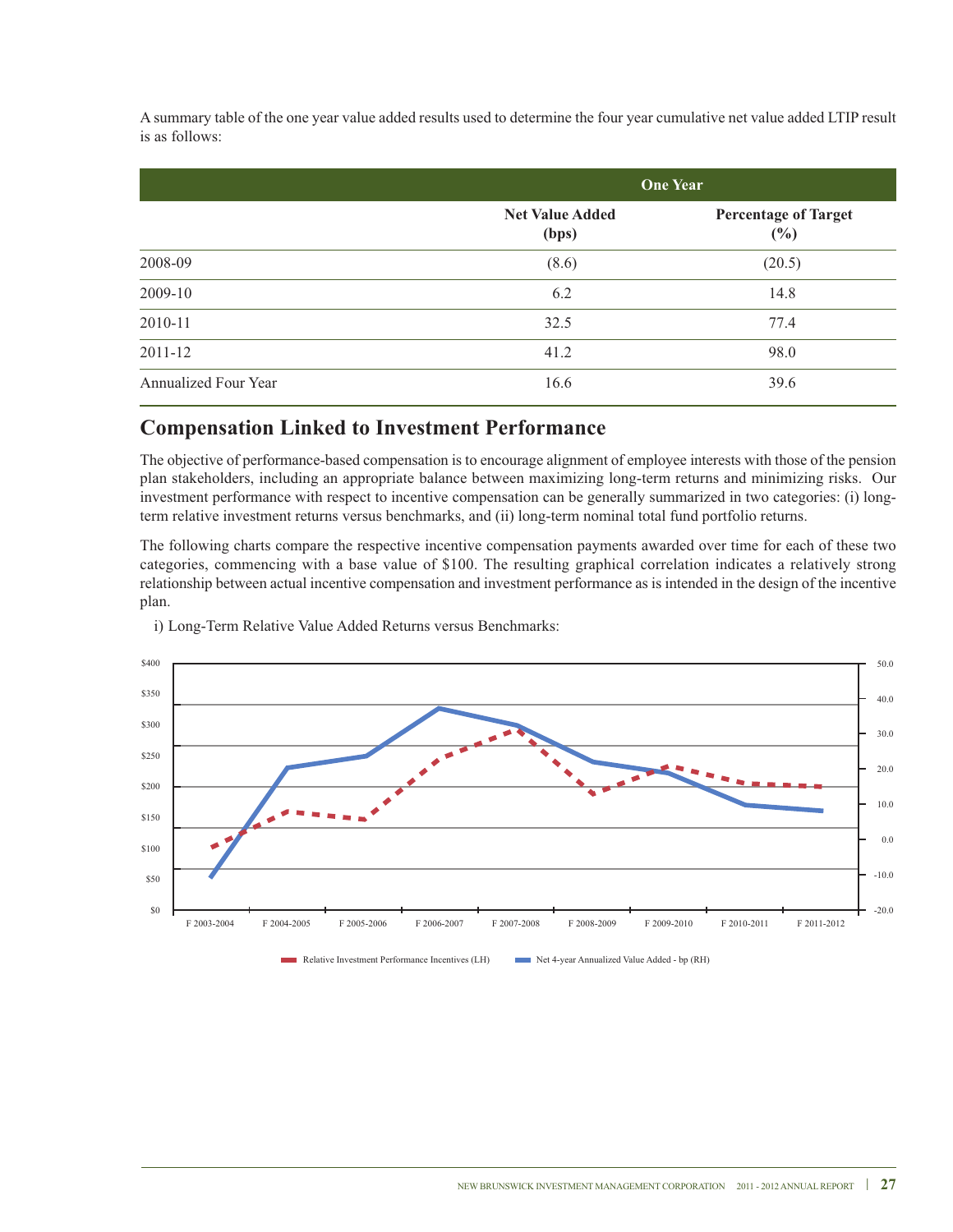



Specific compensation information for the organization is published annually on a calendar year basis by the Office of the Comptroller for the Province of New Brunswick in the Public Accounts.

### **Directors' Remuneration**

Directors'remuneration is established in NBIMC's By-Laws and includes an annual retainer for the Chairperson and a per diem allowance for meeting attendance and preparation time. Directors who are *ex-officio* are not paid. Directors who travel to attend meetings receive a reimbursement for reasonable accommodation costs, and other out of pocket expenses as well as a car expense reimbursement based on the number of kilometres traveled.

The cost of the Board function, including per diems, director orientation and Board education, for the year ended March 31, 2012 was \$124,882 (March 31, 2011 - \$139,209) plus travel and accommodation reimbursements of \$14,632 (March 31, 2011 - \$16,325).

### **Corporate Governance**

As a Crown corporation, NBIMC is accountable to the Crown Corporations Committee of the Legislative Assembly. NBIMC most recently appeared before the Crown Corporations Committee in January 2012 to present and discuss its objectives and performance results for the fiscal year 2010-2011.

The selection process and duties of the NBIMC Board of Directors are outlined in the NBIMC Act. Governance of the organization is the primary consideration of the Board which acts solely in a fiduciary capacity as Trustee for the funds under management. Board members do not represent any specific stakeholder interest. The Board ensures that all of NBIMC's transactions are conducted on a purely commercial basis, and that decisions and actions are based on sound business practices.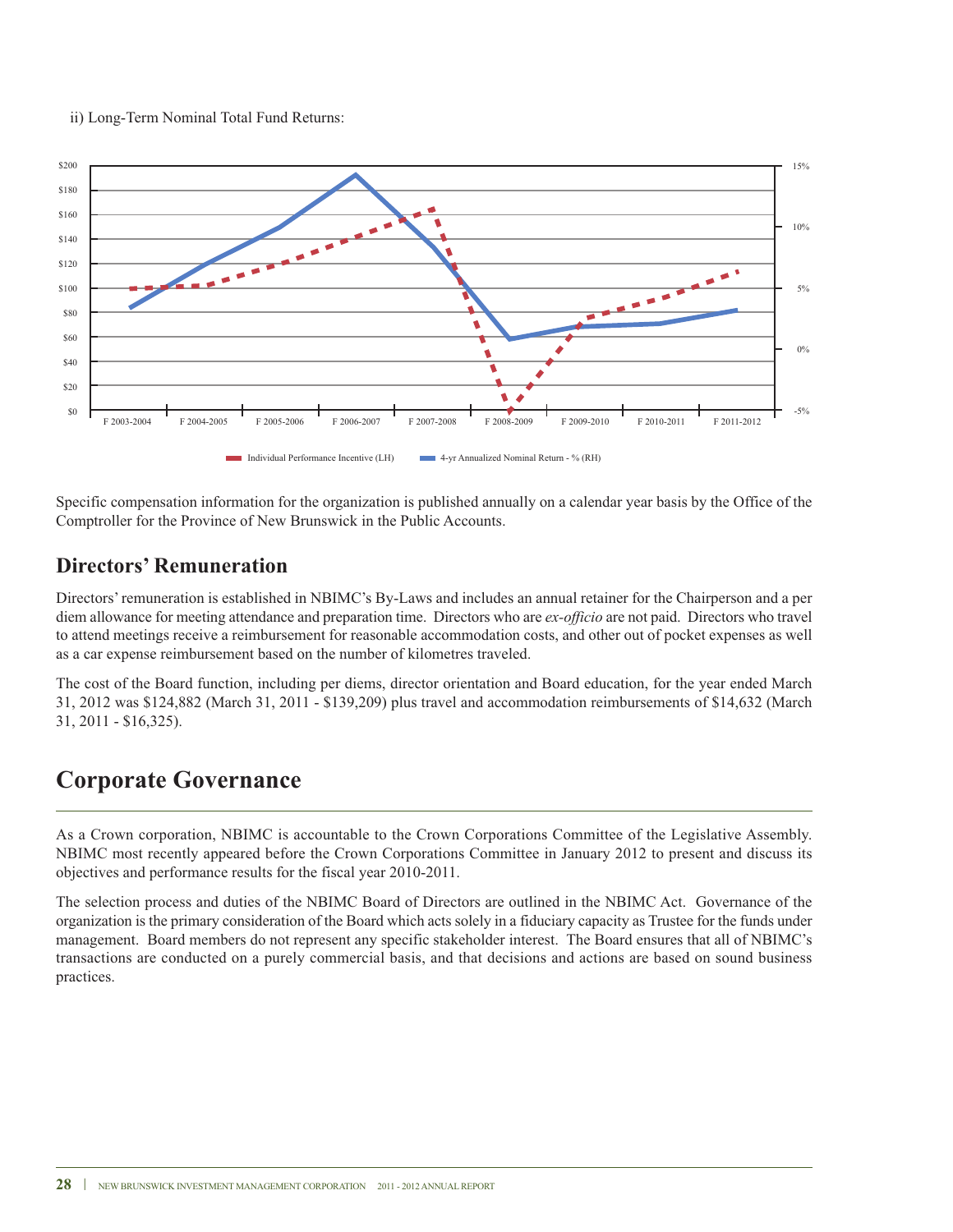The Board is responsible for the stewardship and strategic direction of NBIMC and its investments. Its duties include establishment of the corporate mission, vision and values, maintaining an effective relationship with the President, and oversight of the business planning process, financial position and results, risk management, internal controls and information systems, human resources, communications and stakeholder relations. To ensure its on-going effectiveness, the Board performs a biennial self-assessment against these responsibilities.

The Board is assisted in its endeavors by the efforts of three Committees: the Audit Committee, the Human Resources and Compensation Committee and the Governance Committee, whose reports follow. Day-to-day management of NBIMC is delegated to the Chief Executive Officer, while investment-related matters are delegated to the Chief Investment Officer.



Additional information about our corporate governance practices is available on our website at www.nbimc.com. This includes: our governing statutes, Board composition, Board and Committee Terms of Reference, Nomination Guidelines, Director Orientation and Education Policy and Code of Ethics and Business Conduct.

### **Board Attendance**

Board members are expected to attend the board meetings and meetings of committees of which they are a member. The following table provides the number of meetings held and attendance by each of the appointed directors in Fiscal 2011-12:

| <b>Appointed Director<sup>1</sup></b> | Board <sup>2</sup> | Audit<br><b>Committee</b> | Governance<br><b>Committee</b> | <b>Human Resources &amp;</b><br><b>Compensation Committee</b> |
|---------------------------------------|--------------------|---------------------------|--------------------------------|---------------------------------------------------------------|
| Gilles Lepage                         | 8/8                | 4/4                       | 3/4                            | 3/3                                                           |
| Elaine Albert                         | 6/8                | 3/4                       | n.a.                           | n.a.                                                          |
| Joel Attis                            | 8/8                | n.a.                      | 4/4                            | 3/3                                                           |
| Earl Brewer                           | 7/8                | n.a.                      | n.a.                           | 2/3                                                           |
| Marc-Antoine Chiasson                 | 6/8                | 1/4                       | n.a.                           | n.a.                                                          |
| Gaston LeBlanc                        | 7/8                | 4/4                       | n.a.                           | n.a.                                                          |
| Ronald Maloney                        | 8/8                | n.a.                      | n.a.                           | 3/3                                                           |
| Cathy Rignanesi                       | 8/8                | 4/4                       | 4/4                            | n.a.                                                          |
| Richard Speight                       | 8/8                | n.a.                      | 4/4                            | n.a                                                           |
| Reno Thériault                        | 8/8                | n.a.                      | n.a.                           | 3/3                                                           |
| Michael Walton                        | 6/8                | n.a.                      | 2/4                            | 2/3                                                           |

<sup>1</sup> The Board of Directors also includes three ex-officio members: the President & CEO of NBIMC, the Deputy Minister of Finance (non-voting), and the *Vice-President of Finance of the New Brunswick Power Holding Corporation.*

*² 6 regular and 2 special meetings occurred during the full fiscal year*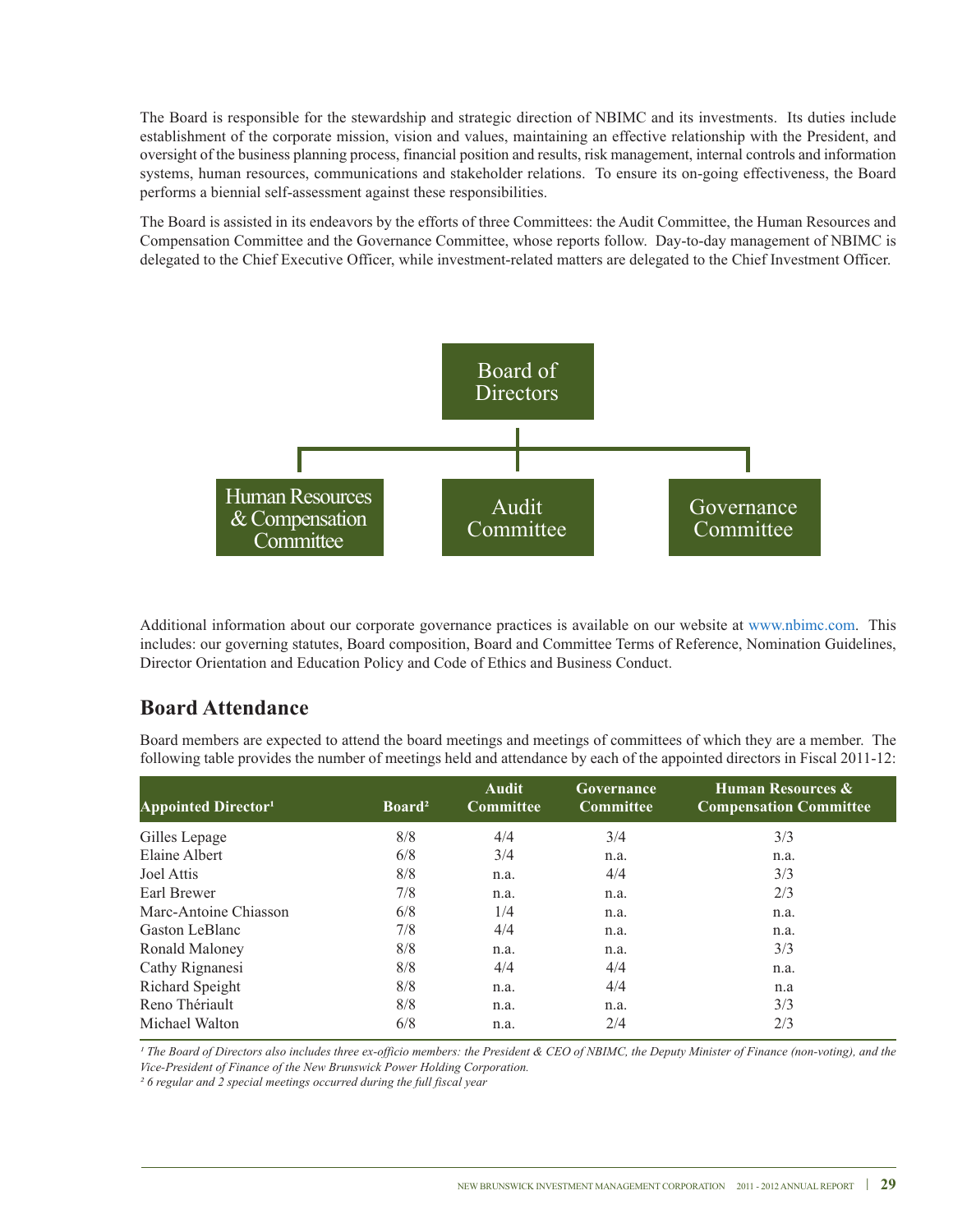The Board welcomed one new appointee in Fiscal 2011-12 and accordingly, conducted an in-depth director orientation session in accordance with its Director Orientation and Education Policy. The Director Orientation Program assists new directors in understanding the mandate and stakeholders of NBIMC. A significant focus of the initial new director orientation is to explain the roles and responsibilities of the Board and the Board committees. It also outlines NBIMC's organizational structure, introduces the senior leadership team, and provides a primer on the pension and investment industries.

On-going director education includes exposure to relevant news and articles of interest as well as a program of educational sessions. Structured education sessions included a discussion of Plan Sponsor investment expectations and risk appetite, an introduction to portfolio leverage and fixed income credit strategies, a review of the NBIMC New Brunswick and Atlantic Canada Opportunity Fixed Income and Equity Funds, a discussion concerning our Responsible Investment initiatives and an in-depth discussion of fixed income trading strategies.

Major decisions made by the Board during the year, in addition to the matters referred to it by the Board Committees *(see Committee reports following)* include:

- Approval of asset mix changes based on asset liability analysis following receipt of new actuarial valuations for each of the pension plans as at April 1, 2010;
- Approval of the decision to add a real estate investment trust portfolio to the NBIMC Canadian Real Estate Fund, as well as add three new investment strategies (NBIMC Corporate Bond Fund, NBIMC Low Volatility International Equity Fund, and NBIMC Low Volatility U.S. Equity Fund) to the current asset mix for each of the Pension Funds under management, together with consequent changes to the Investment Policy Statements for each of the Pension Funds and the Pooled Funds;
- Approval of the Fiscal 2011-12 Annual Business Plan;
- Approval of the Fiscal 2012-13 Annual Budget.

### **BOARD COMMITTEE REPORTS**

#### *Report of the Audit Committee*

The Audit Committee oversees the financial affairs of NBIMC and the funds under management, including the selection of accounting policies to be followed in the preparation of financial statements, the systems of internal control and management information, financial risks, and the relationships with the external and internal auditors.

Management is responsible for the preparation of the financial statements and for maintaining appropriate accounting policies, processes, procedures and systems of internal control to ensure compliance with accounting standards and applicable laws and regulations. The external auditor is responsible for planning and carrying out an audit of the annual financial statements.

The Committee assesses its effectiveness annually to ensure that it has fulfilled its responsibilities as set out in its Terms of Reference.

| <b>Fiscal 2011-12 Highlights</b> | In accordance with its Terms of Reference, the Committee accomplished, among other<br>things, the following in Fiscal 2011-12:                                                                                                                                   |
|----------------------------------|------------------------------------------------------------------------------------------------------------------------------------------------------------------------------------------------------------------------------------------------------------------|
|                                  | • Reviewed the annual audited financial statements for the Pension Funds, the NBIMC<br>North American Market Neutral Fund, the NBIMC Quantitative Strategies Fund and<br>NBIMC for the year ended March 31, 2012 and recommended their approval by the<br>Board: |
|                                  | • Reviewed the unaudited financial statements for the Unit Trust Funds for the year ended<br>March 31, 2012 and recommended their approval by the Board;                                                                                                         |
|                                  | • Reviewed the Schedules of Composite Performance in accordance with Global<br>Investment Performance Standards and recommended their approval by the Board;                                                                                                     |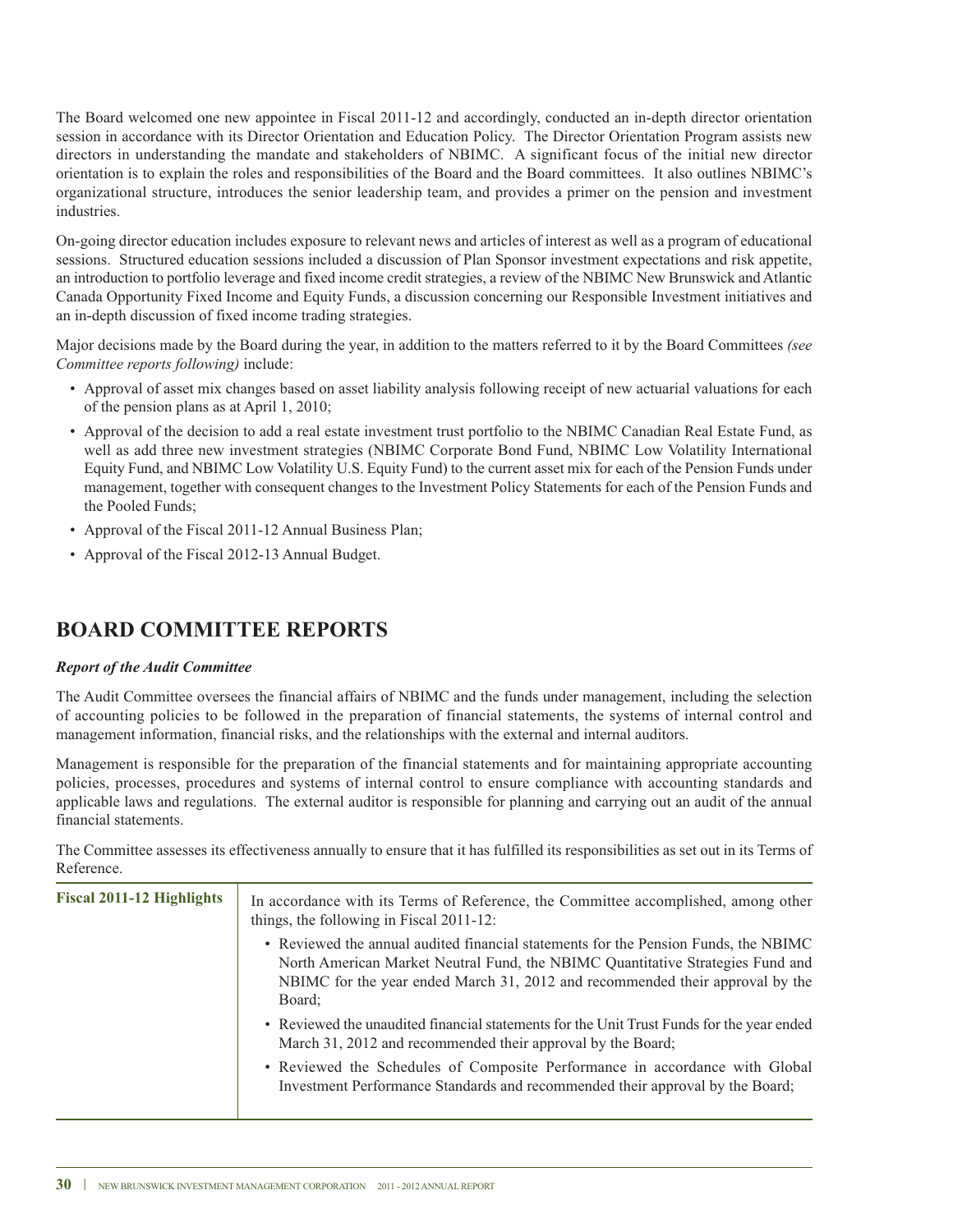| • Received the draft Annual Report material for the year ended March 31, 2012 and<br>approved the financial content and earnings press release;                                                                                                                                                                                                        |
|--------------------------------------------------------------------------------------------------------------------------------------------------------------------------------------------------------------------------------------------------------------------------------------------------------------------------------------------------------|
| • Reviewed the quarterly financial statements for the Pension Funds, Unit Trust Funds<br>and NBIMC together with management's certifications regarding changes in accounting<br>policies, significant accounting estimates, errors, material weaknesses in internal<br>controls over financial reporting, fraud or illegal acts and subsequent events; |
| • Reviewed the mid-year financial press release and recommended its approval by the<br>Board;                                                                                                                                                                                                                                                          |
| • Reviewed quarterly status reports from management concerning the conversion of<br>financial reporting for the Pension Funds and Unit Trust Funds to International<br>Financial Reporting Standards and for NBIMC to Public Sector Accounting Standards;                                                                                              |
| • Approved the External Auditor's engagement, audit plan, timing, staffing and fees for<br>the year ended March 31, 2012 and pre-approved any non-audit, tax or other services<br>to be performed by the External Auditor in accordance with the Audit Committee's Pre-<br>Approval Policy;                                                            |
| • Reviewed the External Auditor's Audit Findings Report for the year ended March 31,<br>2012 and obtained confirmation of the External Auditor's independence;                                                                                                                                                                                         |
| • Approved the Internal Auditor's annual plan and budget for the upcoming year ending<br>March 31, 2013;                                                                                                                                                                                                                                               |
| • Received the Internal Audit recommendations and management's responses for four<br>internal audits: Management Committee Effectiveness; Compensation Policies and<br>Practices; COBIT assessment and Investment Compliance;                                                                                                                          |
| • Reviewed a Follow-Up Report from the Internal Auditor concerning management's<br>responses to previous recommendations;                                                                                                                                                                                                                              |
| • Each quarter met independently with each of the External Auditor, the Internal Auditor<br>and management;                                                                                                                                                                                                                                            |
| • Established key performance indicators for management to encourage timely resolution<br>of all external and internal audit recommendations;                                                                                                                                                                                                          |
| • Completed an annual review of the Enterprise Risk Management Framework;                                                                                                                                                                                                                                                                              |
| • Reviewed a quarterly risk coverage chart highlighting independent reviews of risk areas<br>in order to ensure appropriate focus on key risks;                                                                                                                                                                                                        |
| • Reviewed a quarterly risk matrix showing trends in key risk areas;                                                                                                                                                                                                                                                                                   |
| • Reviewed management's report of their annual fraud risk assessment;                                                                                                                                                                                                                                                                                  |
| • Reviewed and approved changes to the Investment Authority limits;                                                                                                                                                                                                                                                                                    |
| • Reviewed and approved a proposal for an independent review of U.S. tax compliance;                                                                                                                                                                                                                                                                   |
| • Received quarterly reporting of legal and regulatory compliance;                                                                                                                                                                                                                                                                                     |
| • Reviewed the insurance coverage of significant business risks and uncertainties;                                                                                                                                                                                                                                                                     |
| • As part of a continuous development initiative, read and discussed audit committee<br>effectiveness material covering financial reporting and disclosures, relationships with<br>external auditors, financial statement errors and fraud investigations, risk management,<br>systems of internal controls, culture and compliance.                   |
| • Completed an annual review of the Committee's terms of reference, accomplishments<br>for the year ended March 31, 2012 and set objectives for the upcoming fiscal year.                                                                                                                                                                              |

This report has been approved by the members of the Audit Committee.

**C. Rignanesi (Chair), E. Albert, M. Chiasson, G. LeBlanc, G. Lepage (ex-officio), D. Murphy**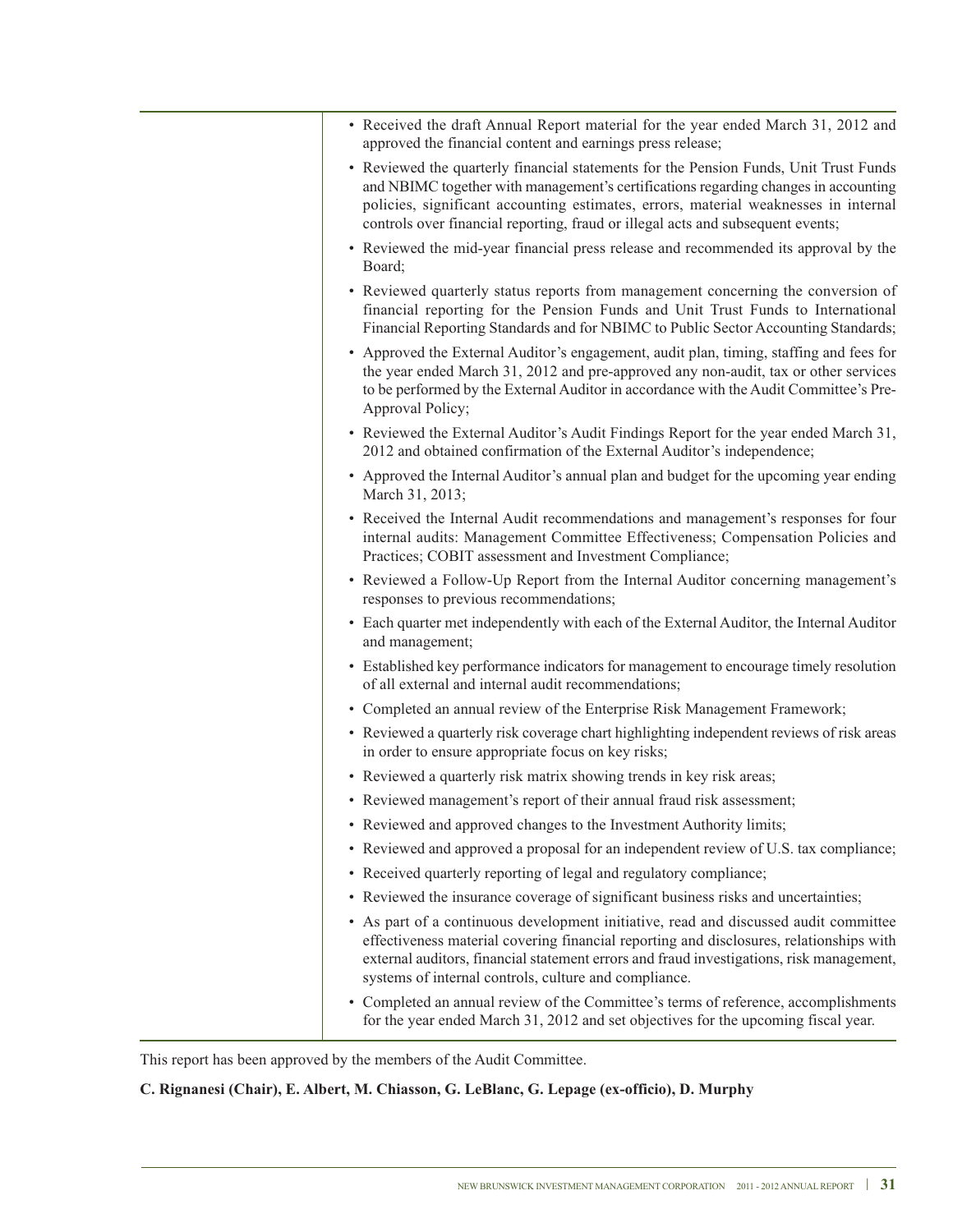#### *Report of the Governance Committee*

The Governance Committee annually reviews the terms of reference for the Board and each committee, all Board policies and the Nomination Guidelines for new directors to ensure that they continue to meet evolving corporate governance best practices. They also oversee the Director Orientation and Education programs and the Code of Ethics and Business Conduct. The biennial Board self-assessment process is facilitated by the Governance Committee.

The Committee assesses its effectiveness annually to ensure that it has fulfilled its responsibilities as set out in its Terms of Reference.

| <b>Fiscal 2011-12 Highlights</b> | In accordance with its Terms of Reference, the Committee accomplished, among other<br>things, the following in Fiscal 2011-12:                                                          |
|----------------------------------|-----------------------------------------------------------------------------------------------------------------------------------------------------------------------------------------|
|                                  | • Established Board Goals for Fiscal 2011-12;                                                                                                                                           |
|                                  | • Reviewed the Director Orientation and Education program and Fiscal 2011-12 Board<br>education plan;                                                                                   |
|                                  | • Reviewed the quarterly Code of Ethics and Business Conduct reports;                                                                                                                   |
|                                  | • Conducted an annual review of the Governance Committee's mandate and<br>effectiveness;                                                                                                |
|                                  | • Recommended the appointment of a new director to the Governance Committee;                                                                                                            |
|                                  | • Completed an annual review of all governing documents and Committee Terms of<br>Reference and established the meeting schedules for 2012;                                             |
|                                  | • Reviewed the assessment process for annual Board and Committee chairs and expanded<br>to include a director peer evaluation;                                                          |
|                                  | • Completed the annual evaluation of Board, chair and committees;                                                                                                                       |
|                                  | • Reviewed the June 2011 progress report for the Governance 2006 Vol. 2 and Investment<br>Performance 2008 Vol. 2 Reports from the Office of the Auditor General;                       |
|                                  | • Reviewed upcoming director term expirations and updated the director skills assessment<br>for new candidate consideration. Communicated these findings to the Minister of<br>Finance; |
|                                  | • Reviewed the status of the Strategic Communications Plan;                                                                                                                             |
|                                  | • Monitored management's progress for delivering information requests related to the<br>New Brunswick Public Sector Pension Task Force review;                                          |
|                                  | • Reviewed the annual reporting of the Code of Ethics and Business Conduct at March<br>31, 2012 for employees and directors;                                                            |
|                                  | • Reviewed Director compensation and a summary of expense claims for each Director<br>and the President and CEO for the year ended March 31, 2012; and                                  |
|                                  | • Reviewed the draft Plan and Corporate Governance disclosure for the Fiscal 2011-12<br>Annual Report and recommended its approval by the Board.                                        |
|                                  |                                                                                                                                                                                         |

This report has been approved by the members of the Governance Committee.

**R. Speight (Chair), J. Attis, J. Garbutt, G. Lepage** *(ex-officio)***, C. Rignanesi, M. Walton**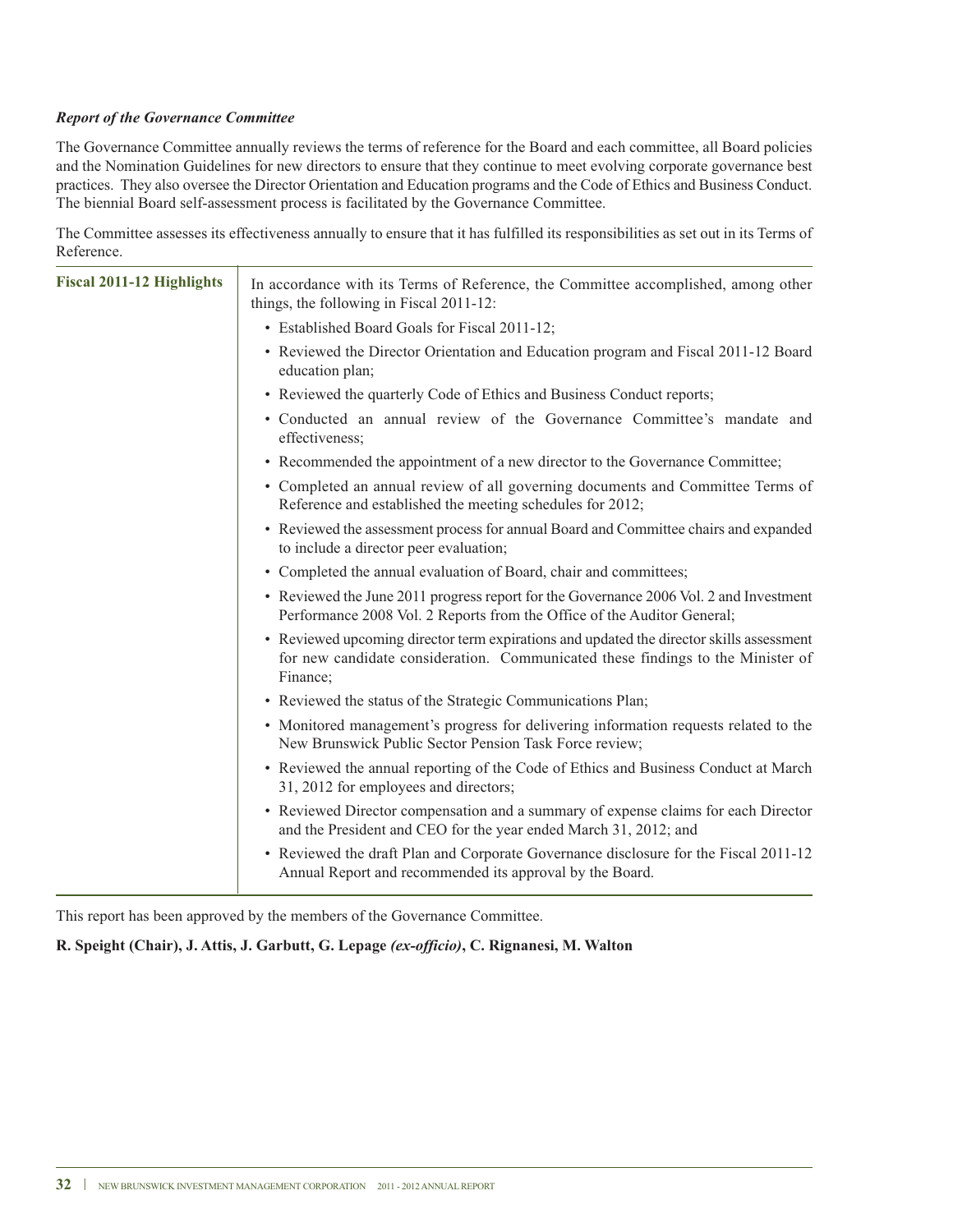#### *Report of the Human Resources & Compensation Committee*

The Human Resources and Compensation Committee annually conducts a performance appraisal for the President and CEO. It also oversees changes to the Compensation Philosophy, compensation and benefits, incentive plans and organizational structure as well as monitors management's compliance with employment-related regulatory and legislative matters.

The Committee assesses its effectiveness annually to ensure that it has fulfilled its responsibilities as set out in its Terms of Reference.

| <b>Fiscal 2011-12 Highlights</b> | In accordance with its Terms of Reference, the Committee accomplished, among other<br>things, the following in Fiscal 2011-12:                                      |
|----------------------------------|---------------------------------------------------------------------------------------------------------------------------------------------------------------------|
|                                  | • Reviewed the Committee's Terms of Reference Business;                                                                                                             |
|                                  | • Set the Committee's objectives for Fiscal 2012 and reviewed subsequent achievements;                                                                              |
|                                  | • Received quarterly certification from management as to regulatory compliance with<br>various legislative requirements;                                            |
|                                  | • Reviewed the individual incentive plan weightings of the NBIMC Fiscal 2011-12 Annual<br>Business Plan and recommended their approval by the Board;                |
|                                  | • Reviewed the Succession Plan Review for the President & CEO and senior management<br>positions and recommended its approval by the Board;                         |
|                                  | • Reviewed the Annual Compensation Report, including comparisons to various<br>compensation surveys conducted by independent consultants;                           |
|                                  | • Reviewed the Organizational Structure Review and recommended its approval by the<br>Board;                                                                        |
|                                  | • Reviewed the Human Resources Strategic Plan and recommended its approval by the<br>Board;                                                                         |
|                                  | • Reviewed the Benefits Review and recommended its approval by the Board;                                                                                           |
|                                  | • Reviewed the 2011 Workplace Environment Survey results and compared these results<br>to historical results from $2002 - 2011$ ;                                   |
|                                  | • Reviewed the Leadership Feedback Questionnaire result for the President & CEO and<br>Chief Investment Officer;                                                    |
|                                  | • Reviewed modifications to the Incentive Plan documentation and recommended their<br>approval by the Board;                                                        |
|                                  | • Approved a new position of Equity Investment Analyst;                                                                                                             |
|                                  | • Reviewed Fiscal 2011-12 corporate results versus the Annual Business Plan and<br>recommended approval by the Board of the individual incentive performance award; |
|                                  | • Reviewed and approved the performance of the President and CEO against annual<br>targets;                                                                         |
|                                  | • Reviewed the reappointment process for the President & CEO;                                                                                                       |
|                                  | • Reviewed the overall Incentive Compensation Pool for Fiscal 2011-12; and                                                                                          |
|                                  | • Reviewed the Compensation Discussion and Analysis section of the Fiscal 2011-12<br>Annual Report and recommended its approval by the Board.                       |
|                                  |                                                                                                                                                                     |

This report has been approved by the members of the Human Resources  $&$  Compensation Committee.

#### **M. Walton (Chair), J. Attis, E. Brewer, G. Lepage** *(ex-officio)***, R. Maloney, R. Thériault**